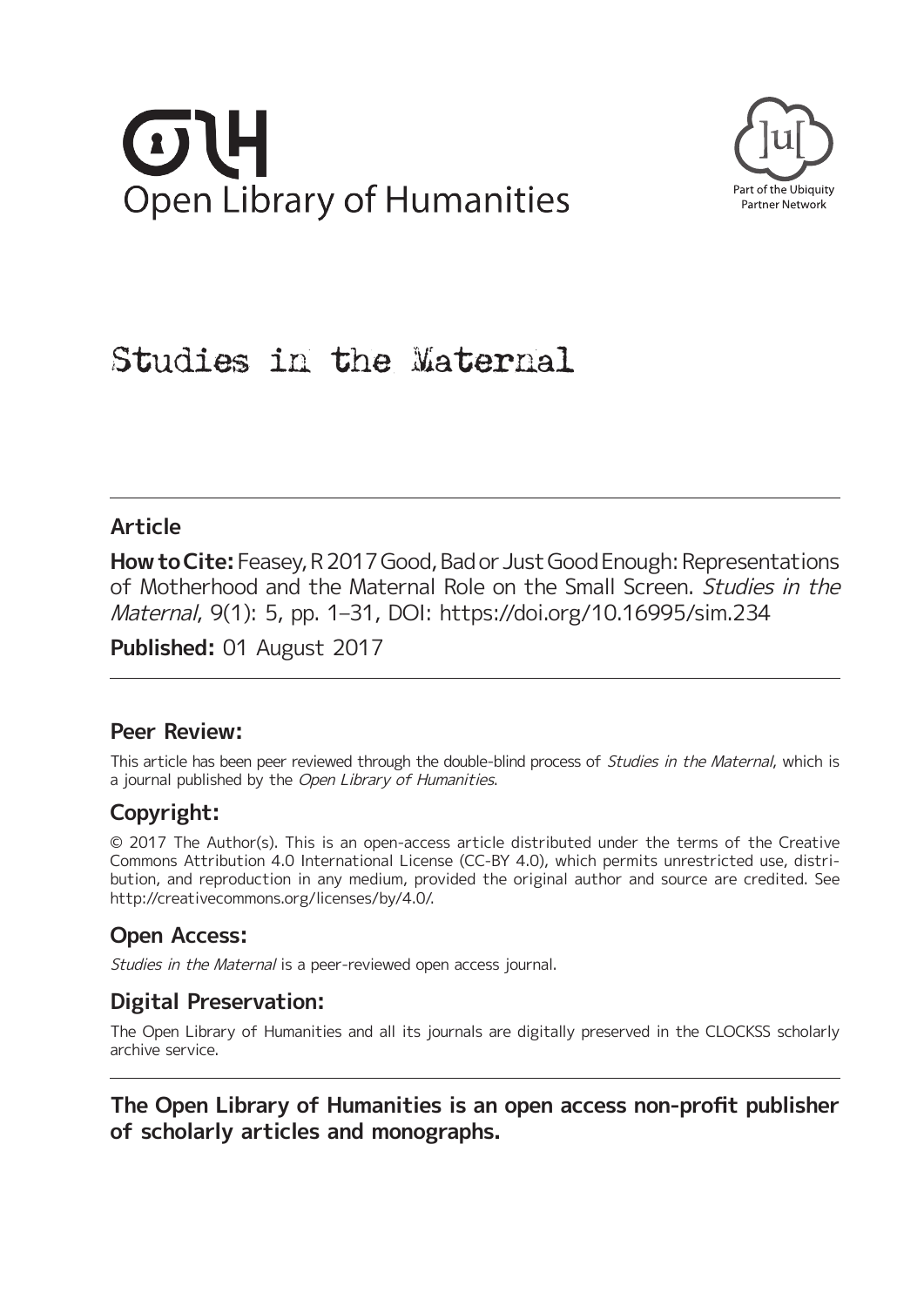Studies in the Maternal

Rebecca Feasey 'Good, Bad or Just Good Enough: Representations of Motherhood and the Maternal Role on the Small Screen' (2017) 9(1): 5 Studies in the Maternal, DOI:<https://doi.org/10.16995/sim.234>

## **ARTICLE**

# Good, Bad or Just Good Enough: Representations of Motherhood and the Maternal Role on the Small Screen

Rebecca Feasey Bath Spa University, GB [r.feasey@bathspa.ac.uk](mailto:r.feasey@bathspa.ac.uk)

This article seeks to introduce the contemporary maternal experience and the 'good' mother myth as it exists within the media landscape before considering the ways in which the situation comedy in general and the new American comedy, Mom (2013– ) in particular have negotiated ideal images of home, hearth, family and motherhood.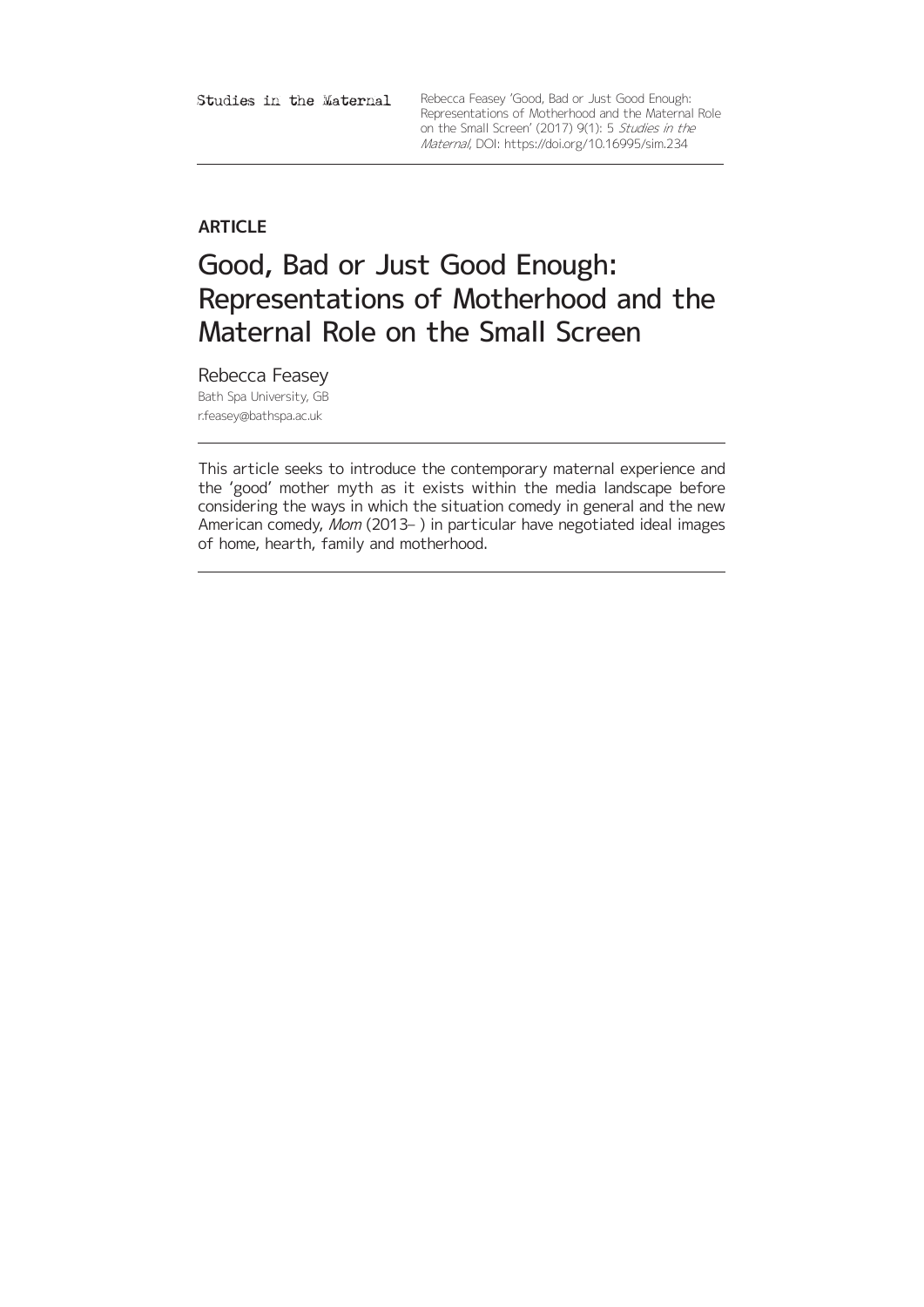## **Introduction**

This article seeks to introduce the contemporary maternal experience and the 'good' mother myth as it exists within the American media landscape before considering the ways in which the situation comedy in general and *Mom*1 (2013– ) in particular have negotiated ideal maternal images, paying attention to the ways in which audiences respond to the depiction of such screen representations. An examination of Internet Movie Database user reviews will help researchers from the fields of media, motherhood and cultural studies to understand the ways in which audiences perceive appropriate maternal practices in a period dominated by the ideology of intensive mothering<sup>2</sup>.

*Mom* is the new American comedy created by Chuck Lorre. The show is based on a intergenerational cycle of working class teen mothers struggling with single parenthood, AA meetings, unskilled work, a dearth of emotional support and a scarcity of financial assistance. It chronicles the work and family life of currently sober Christy Plunkett/Anna Faris who is trying to rebuild her life removed from her drug-dealing ex-husband, focusing on her relationship with her recovering drug and alcohol addicted mother, Bonnie/Allison Janney, her pregnant teenage daughter Violet/Sadie Calvano and younger son, Roscoe/Blake Garrett Rosenthal. The opening credits make the premise of the show clear as we see candid photos of Christy in various states of sobriety and undress including her professional pole dancing role

*Mom* was one of the projects that became a priority for CBS and Warner Bros when it was pitched in late 2012, in part due to Chuck Lorre's new four-year deal with Warner the previous September (Andreeva 2012, 2013). This show gave Lorre the distinction of having four sitcoms airing on one network starting in the 2013–14 season. Lorre is also the creator and executive producer of earlier maternal sitcoms including *[Grace Under Fire](https://en.wikipedia.org/wiki/Grace_Under_Fire)* (1993–98) and *[Roseanne](https://en.wikipedia.org/wiki/Roseanne_(TV_series))* (1988–97).

<sup>&</sup>lt;sup>2</sup> The Internet Movie Database user reviews are taken primarily from the US with some reviews from the UK, Australia and Canada. While *Mom* currently airs in the US (CBS) and UK (ITV2), it is also available in Australia (Nine Network), Canada [\(City\)](https://en.wikipedia.org/wiki/City_(TV_network)), Greece ([Star Channel\)](https://en.wikipedia.org/wiki/Star_Channel) and India (Comedy Central). That said, there is no clear link between the stance taken and the country of origin. Vocal commentators from each of those countries speak both in favour of and against the depiction of unruly women struggling with the maternal role in the popular sitcom. There are clear variations of maternal thought, familial comportment and economic status within these developed countries, and thus, it is perhaps unsurprising that the reviews and readings presented here are not neatly classified or categorised according to location.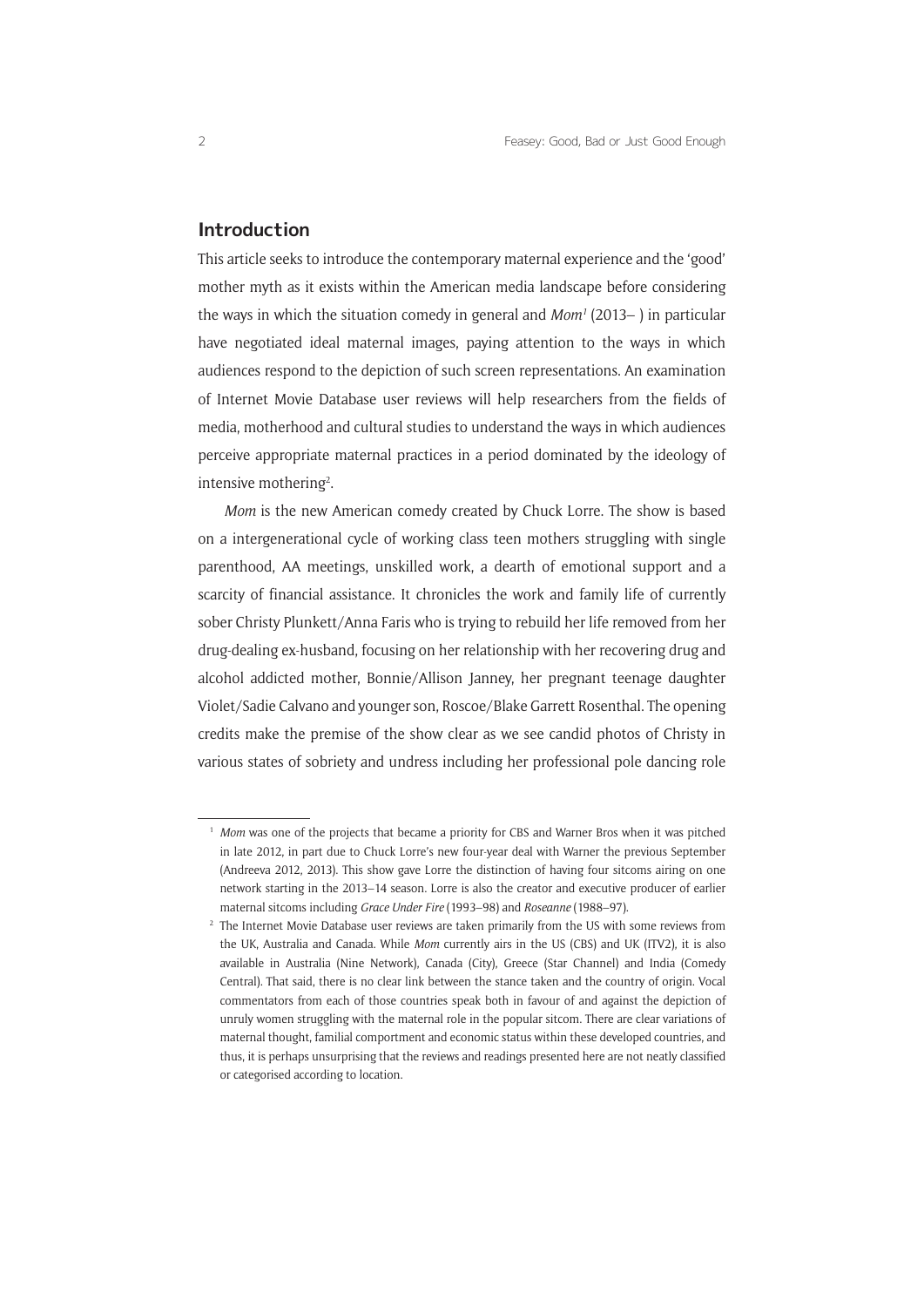and a police booking photograph, before focusing on a recent family snap that would not look out of place on a traditional, middle-class family mantelpiece. And it is the development of maternal thought and the desire for family stability amongst the social, sexual and financial turbulence that are played out from week to week, with that smiling family snap acting as both the maternal dream and strained reality for our central maternal protagonist.

Popular television has long since been charged with the 'symbolic annihilation' of women (Tuchman 1978), and more recently, specific genres and formats have been critiqued for the new and diverse ways in which mothers are presumed dead, absent and missing from the small screen (Karlyn 2011, Feasey 2012b, Aström 2015, Feasey 2017). With this in mind, a contemporary sitcom that not only includes mothers, plural, but a popular show that has these maternal figures front and centre of the narrative demands critical attention. That said, it is not my argument that sitcoms such as *Mom* are direct or unmediated reflections of the lived society or a mirror to be held up to the maternal experience, but rather, they are considered and calculated constructions of motherhood that must be understood in concert with lived maternal experiences. Moreover, a consideration of the ways in which such texts can be read and received by contemporary audiences help us to make better sense of both the text itself and the broader social contexts that it problematises.

Therefore, rather than offer a textual analysis of the show as is routine in much film and media research (Valdivia 1998, Fairclough 2004, Maher 2004, Stephens 2004, Hall and Bishop 2009, Addison 2009, Podnieks 2012, Feasey 2012 and Jenkins 2014), I am seeking to examine audience readings relating to the sitcom in question. I will focus on a range of popular reviews in order to consider the ways in which such commentaries can be understood in relation to representations of motherhood in the genre, the wider social context and the ideology of appropriate mothering. Exploring the news, reviews, interviews and extra textual materials that surround a television text, or what Martin Barker refers to as 'ancillary materials' (Barker 2004) is proving popular within the fields of film, television and media studies as such research places the viewer at the forefront of analysis, over and above the voice of the 'exceptionally knowledgeable' reader as it exists in more traditional textual approaches to screen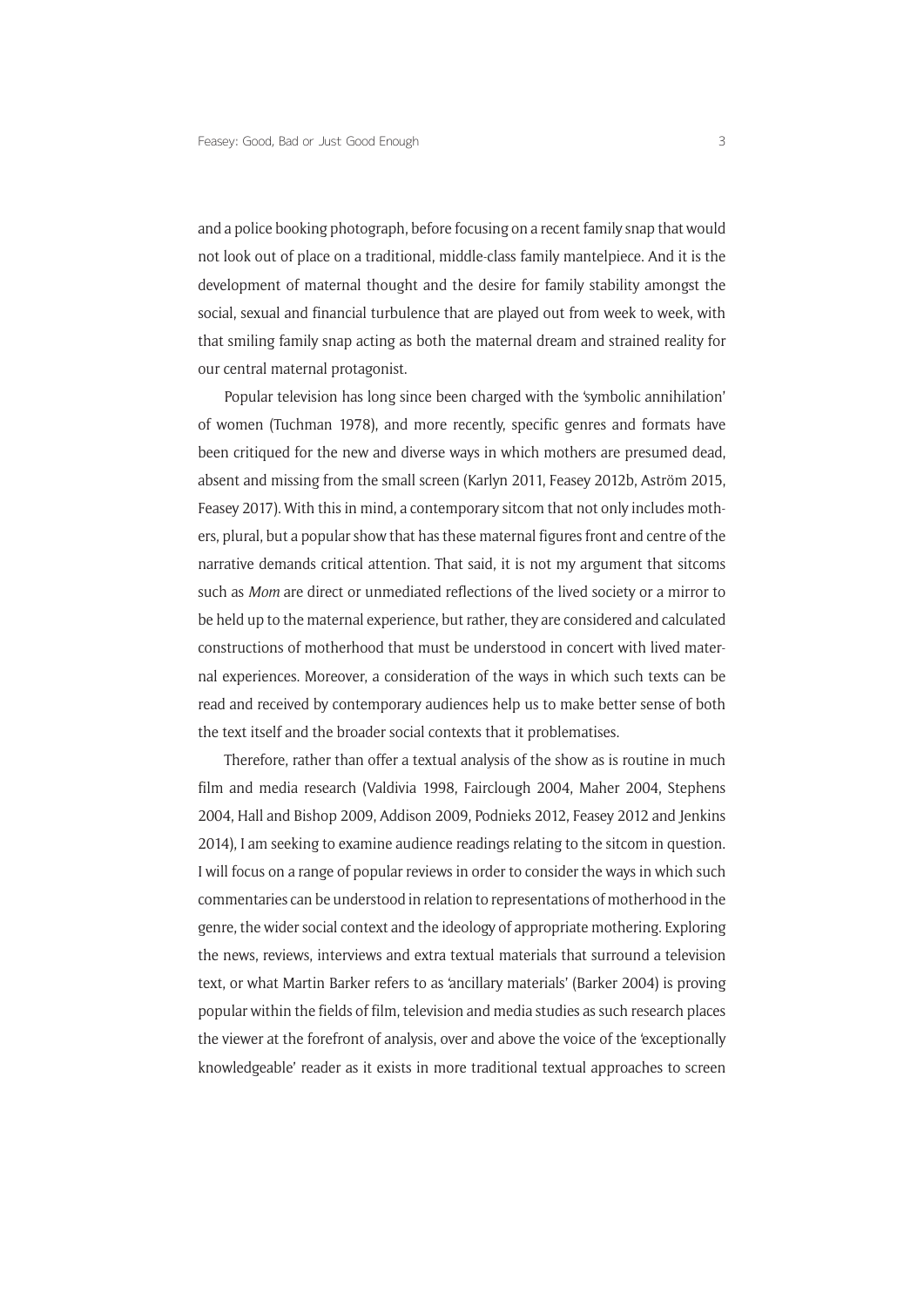criticism (Hermes 1995). Indeed, entire journals have developed on the back of this newfound approach to media research (Barker et al. 2014).

Motherhood studies exists as a growing discipline but this field is dominated by research on the lived experience of mothers in terms of feminist mothering (O'Reilly 2008), notions of peace and political activism (Ruddick 2007), experiences of pregnancy, labour and child rearing (Miller 2005) and case studies about the maternal experience (Thomson, Kehily et al. 2008). What this discipline tends to overlook is the ways in which representations of motherhood and motherwork are presented in the media environment. So too, film, media and cultural studies tend to overlook maternal representations in favour of unmasking, examining and deconstructing a myriad of alternative images of women in the media. Moreover, on those rare occasions when maternal representations are interrogated, it is in favour of 'expert readings' and at the expense of viewer responses. This research seeks to redress this oversight by giving a voice to the sitcom audience in the hope of furthering our understanding of the ways in which they judge appropriate and inappropriate maternal practices.

Fictional representations are a powerful force in shaping what we think about specific groups, individuals, roles and responsibilities, and by looking at a range of user reviews we can start to make sense of the ways in which such depictions go towards forming our expectations of 'good' mothering. Again, this is not to suggest that fictional representations should be understood as a direct reflection of our maternal experience, nor to presume that audiences read television texts as familial realities, but rather, we need to understand the television text in order to help explain the ways in which contemporary audiences read and respond to the wider maternal experience. It is the deliberate construction of maternal identity in *Mom*, in concert with the lived social and familial context that leads audiences to comment on the show in question, not in terms of confusion or slippage between the fictional world and social reality, but in terms of understanding televisions broader frame of reference. With this wider context in mind, it is useful to consider the changing maternal reality, as it can be seen to help construct audience readings of fictional maternal roles.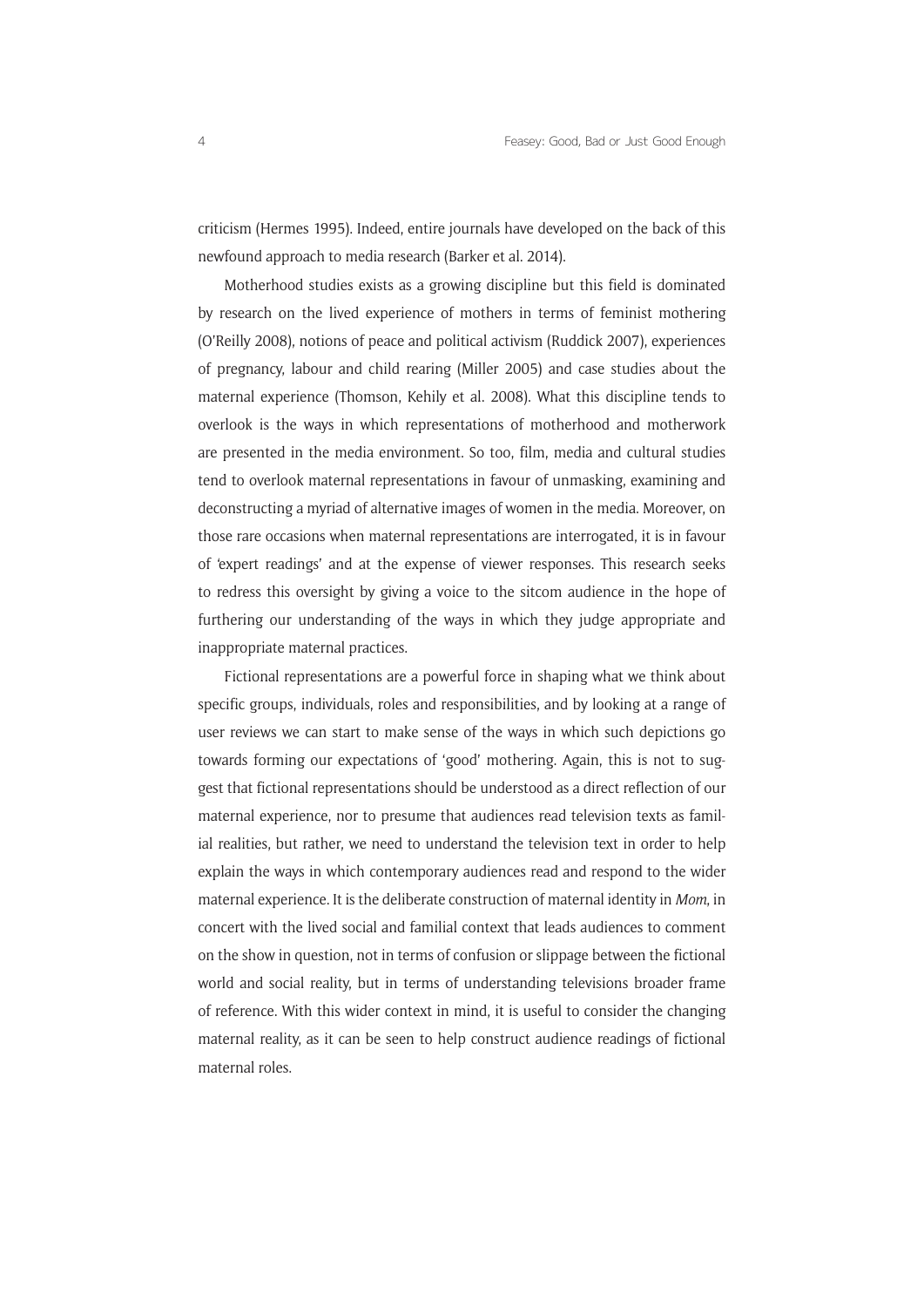### **Maternal experience and maternal media**

Numbers of lesbian mothers and women who become single mothers by choice are on the increase; and higher numbers of women with young children are working than in previous generations, in part because they are entering into motherhood later than their mothers and grandmothers<sup>3</sup>. The number of women becoming first time mothers in their 30s and 40s is rising, at the same time as the numbers of teenage mothers are in decline. Since the turn of the millennium 'the average age of women having their first child went up' in all American states (CDC cited in Sifferlin 2016). Many of these women will have found career success before choosing motherhood. These women might well be turning their professional role into maternal duty, with baby massage classes replacing pitching and presentations and later, sing and sign sessions replacing board meetings and working lunches. However, rather than applaud 'professional' motherwork, there is a sense that these women are part of a feminist backlash, with the ideology of intensive mothering helping to maintain a sense of maternal inadequacy and an inability to competently combine motherwork with paid labour outside of the home<sup>4</sup>.

As work, life and mothering practices have changed, so too has the notion of the 'good' mother. After all, even though there has been a longstanding and ubiquitous link between appropriate mothering and stay-at-home motherhood, whereby women are responsible for the domestic arena in the male-as-breadwinner

<sup>&</sup>lt;sup>3</sup> Recent figures tell us that one in five women in the US will not have children, and although this figure has risen in recent years, the fact remains that pregnancy, motherhood and childcare remain a lived experience for the majority of women. The average age of women giving birth has risen to the highest level on record in America, up from 24.9 years in 2000 to 26.3 years in 2014 (CDC 2016a). A factor in the rise in mean age at first birth is the decline in the proportion of first births to teenage mothers, down 42 per cent from 2000 to 2014 (ibid). That said, although the number of teenage mothers in the United States have declined, the US continues to have a higher teenage pregnancy rate than much of Western Europe (CDC 2016b), and as such, both educational support and family services have been set up to help overcome the problems of teen pregnancy for future generations (The Baytree 2014, Bi 2012).

<sup>4</sup> This can be understood as part of a broader feminist backlash at the height of the post-feminist movement, when women are outnumbering men in Higher Education, making inroads towards greater pay, and paving the way towards professional success in once male dominated spheres (O'Reilly 2004).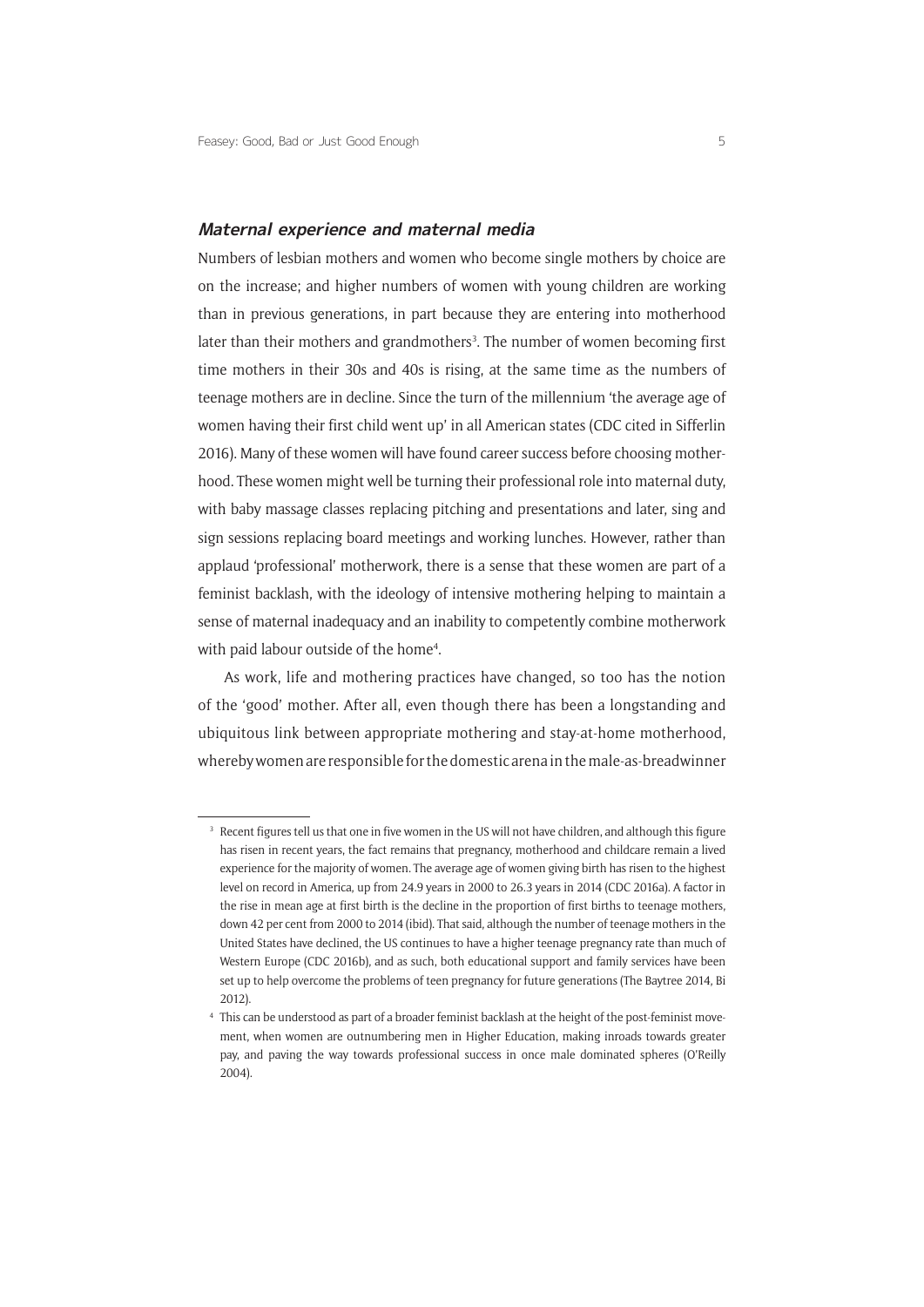nuclear unit, it was not until the late 1980s that the ideology of intensive mothering took centre stage as the maternal ideal (Maushart 1999; O'Reilly 2004). In line with ideology of intensive mothering, the 'good' mother is said to be entirely responsible for the social, psychological and cognitive well-being of her children. Moreover, if a mother has more than one child then not only is she responsible for the playtime, mealtimes, bedtimes, extra-curricular education, physical, cultural and creative activities for each child, but also responsible for instigating and monitoring the bonding that takes place between them (Munn 1994). The growing trend towards the ideology of intensive mothering constructs and champions a particular maternal image, which reduces a mother's identity to her maternal role.

Representations of motherhood exist in all forms of media texts that seek to engage, entertain, inform and educate the audience. And yet, although there is a myriad of ways in which women can and do mother, the mass media seems committed to presenting the strict, rigid and narrow ideology of intensive mothering in a range of newspapers, self-help books, parenting manuals, magazines, advertising campaigns and feature films (Michaels and Douglas 2005).

Dedicating your entire physical, emotional, economic and social selves to your children, is at best exhausting and at worst implausible. What is important according to this ideology is that the 'good' mother is not committed to her children because she feels that she should be or because she feels that it is her stay-at-home duty, but rather, she habitually puts her child first because she wants to. She finds it fulfilling rather than frustrating, satisfying rather than stifling, and has no negative feelings towards her family for putting her own social, sexual, economic or creative needs in second, third or fourth place (Maushart 1999, Green 2004, O'Reilly 2004, Borisoff 2005, Douglas and Michaels 2005, Warner 2007, Maushart 2007). The problem is of course that no mother can ever live up to an unattainable ideal. The working mother is deemed a failure by virtue of her hours in the labour market, and the number of mothers entering the workplace is currently on the increase, in part due to the continuing economic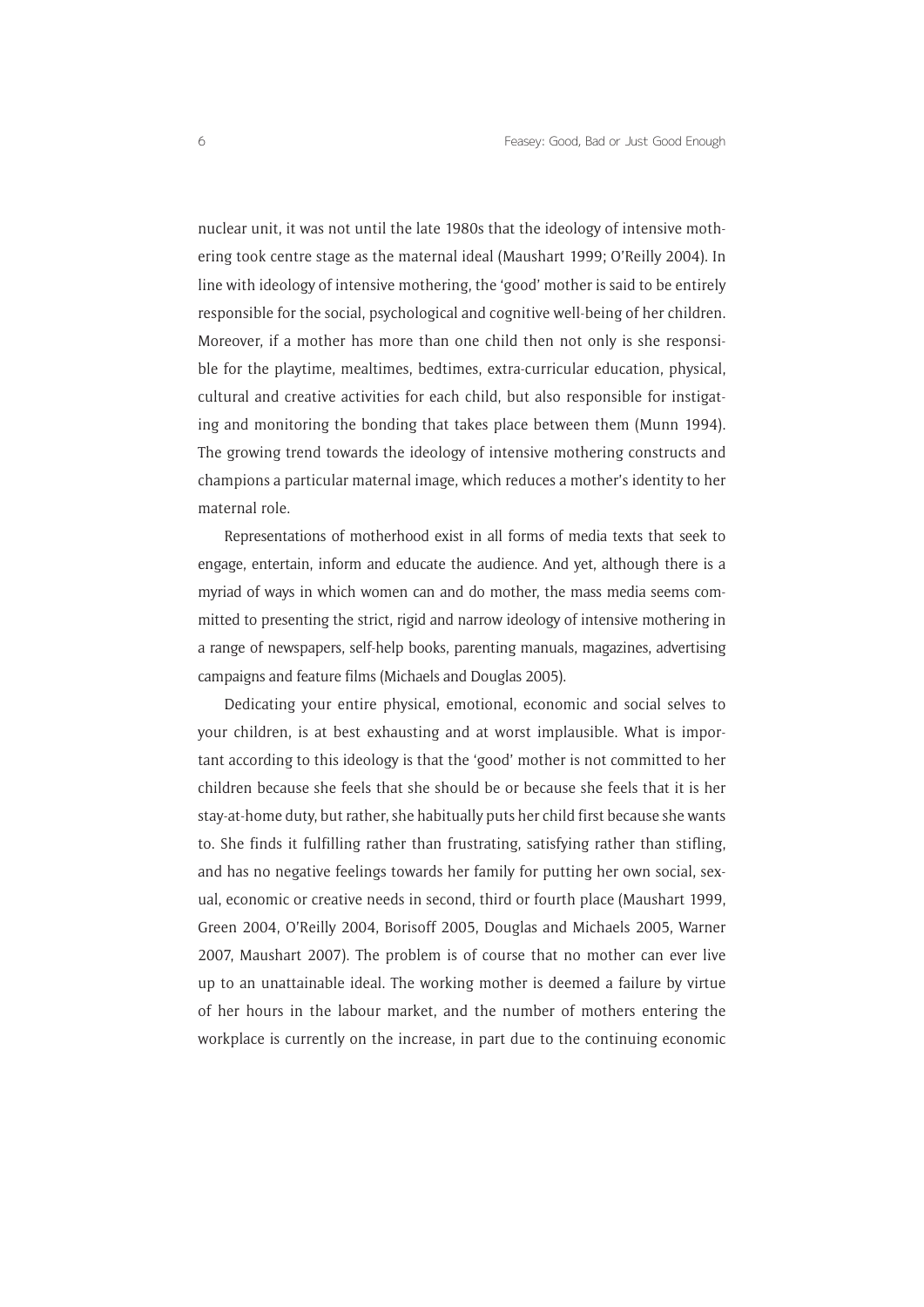crisis in the US<sup>5</sup>. Furthermore, it is not just working mothers who are deemed unacceptable in the pronatalist period (Borisoff 2005). Many stay-at-home mothers also struggle to live up to the 'good' mother myth because of the physical, financial and emotional resources that this form of mothering demands (Held 1983, Asher 2012).

The 'good' mother dominates the media marketplace, with few alternatives to this maternal depiction. As such, the ideology of intensive mothering appears as a powerful, persuasive and indeed, potent image of motherhood that audiences feel compelled to try to emulate, or to judge themselves by (Feasey 2016). Representations of motherhood in the entertainment arena are not presented as motherhood manuals and creative directors would not deem their escapist fare to be held up as a mirror to the lived experience of motherhood. Yet women in the media audience look to these depictions and routinely question their own pregnancies, birthing experiences and maternal practices (Maushart 1999, Wolf 2002, Tally 2008, Feasey 2016).

That said, I have recently argued that popular television, as a traditionally feminised and domestic medium, can be seen to debunk the ideology of intensive mothering and go some way towards challenging the dominance of the 'good' mother, as a number of factual and fictional genres address the improbability of this maternal role. A range of soap operas, dramas and reality texts appear committed to the notion of 'good enough' mothers, mothers who love their children, cherish their families but struggle with the financial, emotional, social or logistical reality of childcare (Feasey 2012a, Feasey 2013). These women are not upholding the image of acceptable motherhood and they are either unable or unwilling to conform to the ideology of intensive mothering. That said, there is a sense that those women who debunk the 'good' mother myth are the same women who are in dialogue with this ideal. The

<sup>&</sup>lt;sup>5</sup> A recent study for the Centers for Disease Control and Prevention tells us that higher numbers of mothers than ever before are entering the workplace. Seventy per cent of mothers with children under the age of 18 now participate in the labor force, with over 75 percent employed full-time. Indeed, recent statistics suggest that mothers are the primary or sole bread-winner in 40 per cent of US households with dependent children (Fernandez Campbell 2015, DeWolf 2017).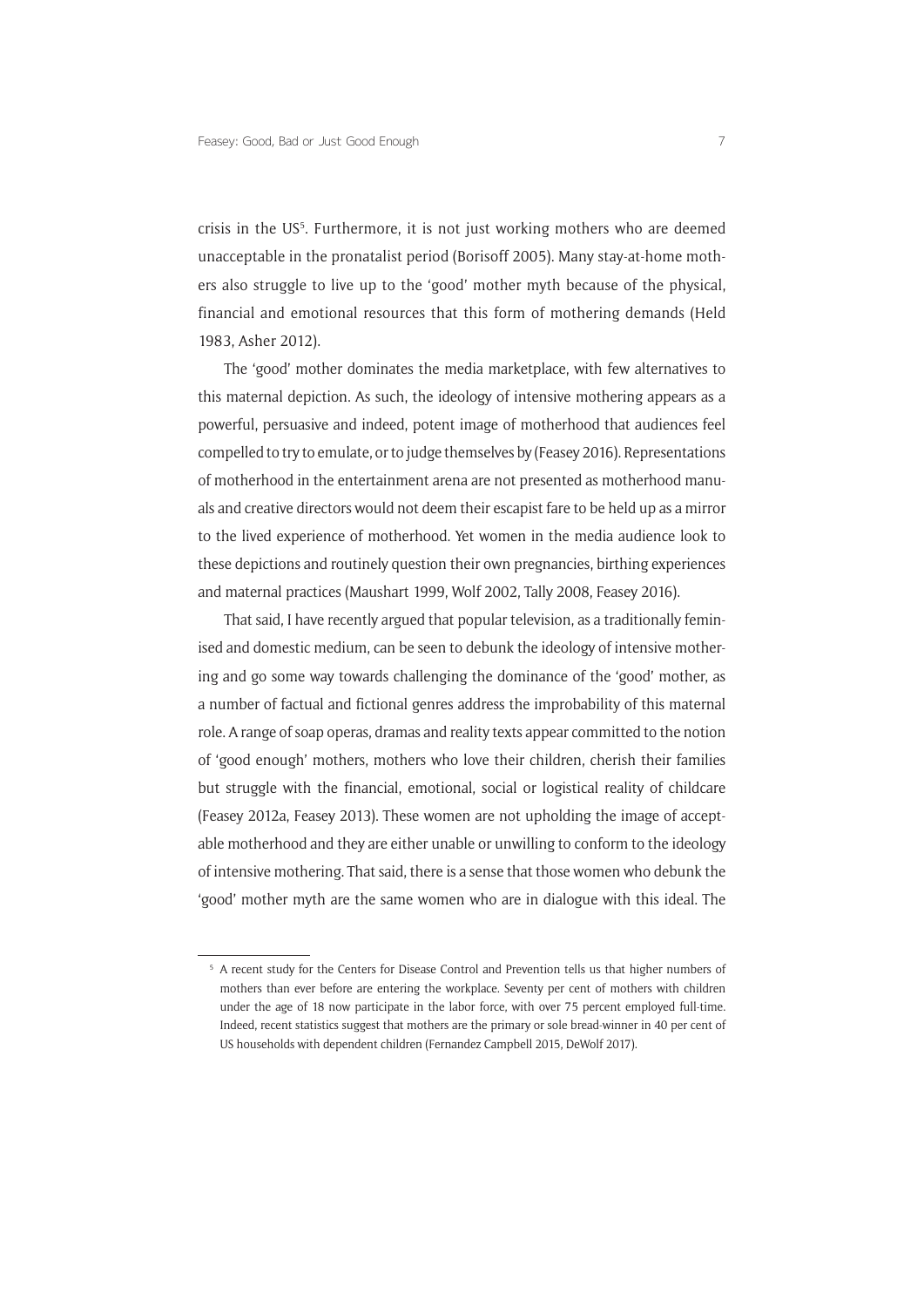televisual 'good enough' mothers hold themselves up to the idealised standards of the intensive mother, so that rather than demonstrate comfort with or confidence in their own maternal practices, they tend to hold themselves up to a socially approved maternal mirror, making them, and the audience question their maternal efforts. In this way, television as a medium both confronts and confounds the 'good' mother myth as it continues to present acceptable maternal norms and approved familiar mores for the woman in the audience. As a case in point, the situation comedy often simultaneously reaffirms and subverts the longstanding 'good' mother in favour of one that is just 'good enough', and it is to this comedic genre that I now turn (Feasey 2012a).

## **From good to good enough: mediations of motherhood in the situation comedy**

The television sitcom has a longstanding link with women in the audience in general and the maternal viewer in particular, and a cursory glance at the genre's history is testament to that fact. Early American sitcoms were committed to the white, middleclass suburban family, with father at work and mother at home, with each parent speaking of their satisfaction and success in their separate spheres. This 'Hi Honey I'm Home' format came to dominate the television schedules on both sides of the Atlantic throughout the 1950s and 1960s, even when society was itself moving away from this traditional unit (Morreale, 2002a, 2002b). The romanticised view of family life was so persuasive that generations later, we continue to compare our lived maternal experiences with those of the idealised stay-at-home mothers that dominated the small screen in the post-war period. Although the family sitcom has undergone many stylistic changes since that time, the genre remains popular on contemporary American networks, and, irrespective of whether the sitcom is dedicated to a nuclear, divorced, remarried or single parent family, with a few notable exceptions<sup>6</sup>, mothers dominate these narratives.

Much work exists on the sitcom genre in general (Dalton and Linder 2005, Mills 2009, Austerlitz 2014), the role of women in what has been termed the feminist

<sup>6</sup> Namely *The Andy Griffith Show* (1960–8), *My Two Dads* (1987–1990) and *Two and a Half Men* (2003–15).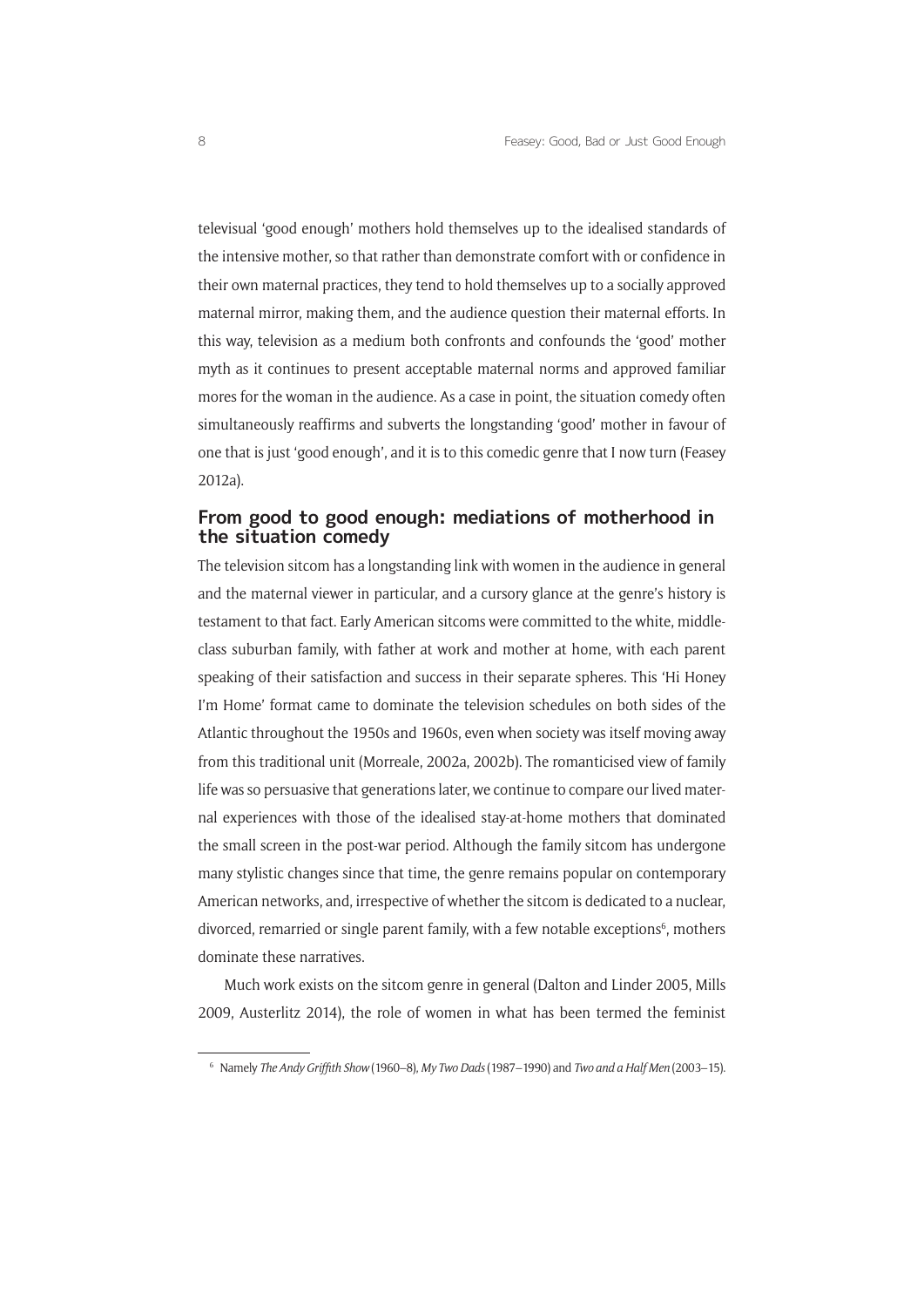sitcom (Rabinovitz 1995, Spangler 2003, Kypker 2012), and the role of motherhood in such shows (Feasey 2012a). Programmes such as *Leave it to Beaver* (1957–63), *The Donna Reed Show* (1958–66), *Bewitched* (1964–72), *The Brady Bunch* (1969–74) *Kate and Allie* (1984–89), *The Cosby Show* (1984–92), *The Simpsons* (1989– ), and *Outnumbered* (2007–14) have received critical attention, due in part to the changing maternal thoughts and practices being depicted. The trajectory of the situation comedy from the 1960s to the 2000s has been from happy homemaker to harried housewife, from conservative images of stay-at-home motherhood to chaotic depictions of working mothers. Irrespective of class, race, age and location, the family sitcom has been in dialogue with the changing familial landscape, acknowledging the role of mothers at work, and the ways in which this family structure impacts on the domestic sphere. The genre makes it clear that there is a gradual debunking of the 'good' mother in favour of those that are 'good enough' due to their social, sexual, economic, class, age or family structures.

Lucy Ricardo/Lucille Ball from the long-running *I Love Lucy* (1951–57) might be seen as the first televisual mother to challenge the happy housewife image as she dared to suggest that she was not entirely satisfied with her role as wife and mother, seeking an active role in the entertainment business to which her on (and off-screen) husband belonged. Although Lucy was routinely reminded of her role in the domestic sphere and was often chastised both physically and verbally for daring to transcend her maternal duties and homemaking commitments, her desire to move beyond the domestic realm was, for the time, ground-breaking. Lucy was a 'good enough' mother because although she maintained her stay-at-home status and presented a nuclear family unit, she routinely spoke of a desire for more than the domestic realm.

One might suggest that the overweight, caustic, working class Roseanne Connor/Roseanne Barr, from the sitcom of the same name (1988–97) is a 'bad' mother due to her distance from middle class privileges and intensive mothering practices. However, this mother of four is a loving and supporting parent who tries to make time for her children, as much as her periods of unskilled employment (fastfood employee, a telemarketer, a bartender, and a shampoo woman/hair sweeper at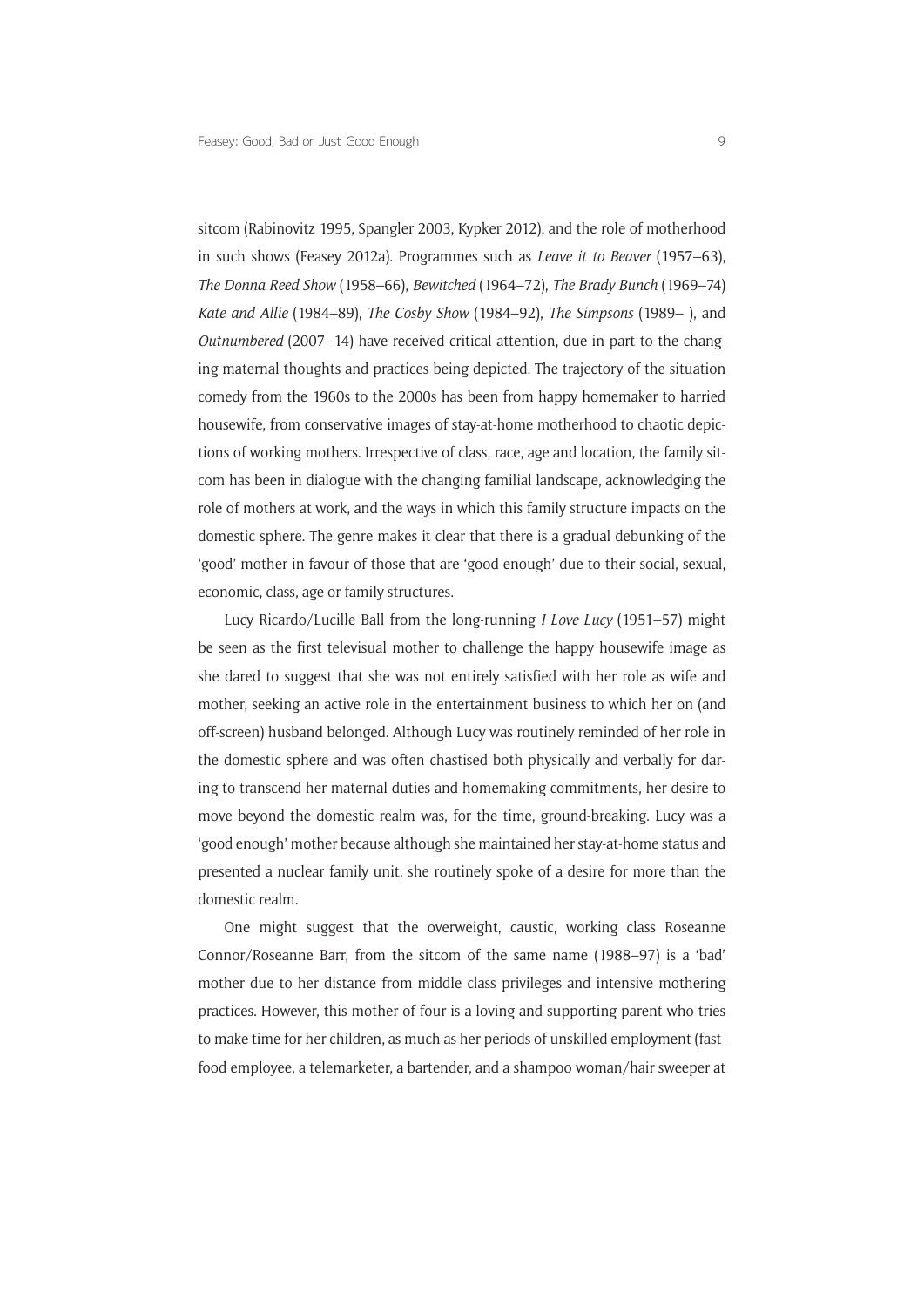a beauty salon, waitress) will allow. And it is precisely her maternal devotion against working commitments and sarcastic comments that have endeared her, and continue to endear her to television audiences. While *[Film.com](http://www.mtv.com/news/movies/)* named her one of the top classic television mothers of all time (Wilson 2009), *ivillage* named her one of the small screen mothers that audiences most love (Garfinkel 2012). In short, Roseanne's 'good enough' mothering techniques speak to television audiences, either in spite of, or precisely because she challenged the ideology of intensive mothering and negotiated a 'good' mother myth that demanded an image of middle-class, stay-at-home, selfless, serene and satisfied motherhood.

Roseanne cherishes her children but she admits that she finds them at various times hard work and tedious, and as such goes some way to negotiating a romanticised image of motherhood. Following on from Roseanne, audiences were introduced to the character of Grace Kelly/Brett Butler in *Grace Under Fire* (1993–98), a sitcom centred around the exploits of a divorced mother and recovering alcoholic who has left an abusive marriage, as she juggles bringing up her three children with working in an oil-refinery. Like Roseanne before (and after) her, Grace is a strong opinionated mother who looks out for her children under difficult circumstances. The key differences are that the show moves away from the nuclear family unit and positions the struggling single mother as a recovering alcoholic, all of which place her even further down the hierarchy of hegemonic motherhood. Although the character of Grace has not been honoured with the same popular accolades as Roseanne in terms of her contribution to small screen motherhood, individual reviews refer to the character as a 'perfect role model' and a figure to 'admire' because she is read as a brilliant, incisive, witty yet fallible maternal figure (Nemesis 2001).

Roseanne negotiated the 'good' mother myth; Grace challenged it; and more recently the character of Christy Plunkett, a newly sober single mother balancing waitressing with raising her two children shattered it in *Mom*. This show goes further than its sitcom predecessors in debunking the 'good' mother myth because not only is Christy a working class single mother with children from different relationships, but she was born to a teenage mother, herself became a teenage mother and now has a pregnant 17 year-old daughter living under her roof. It is this intergenerational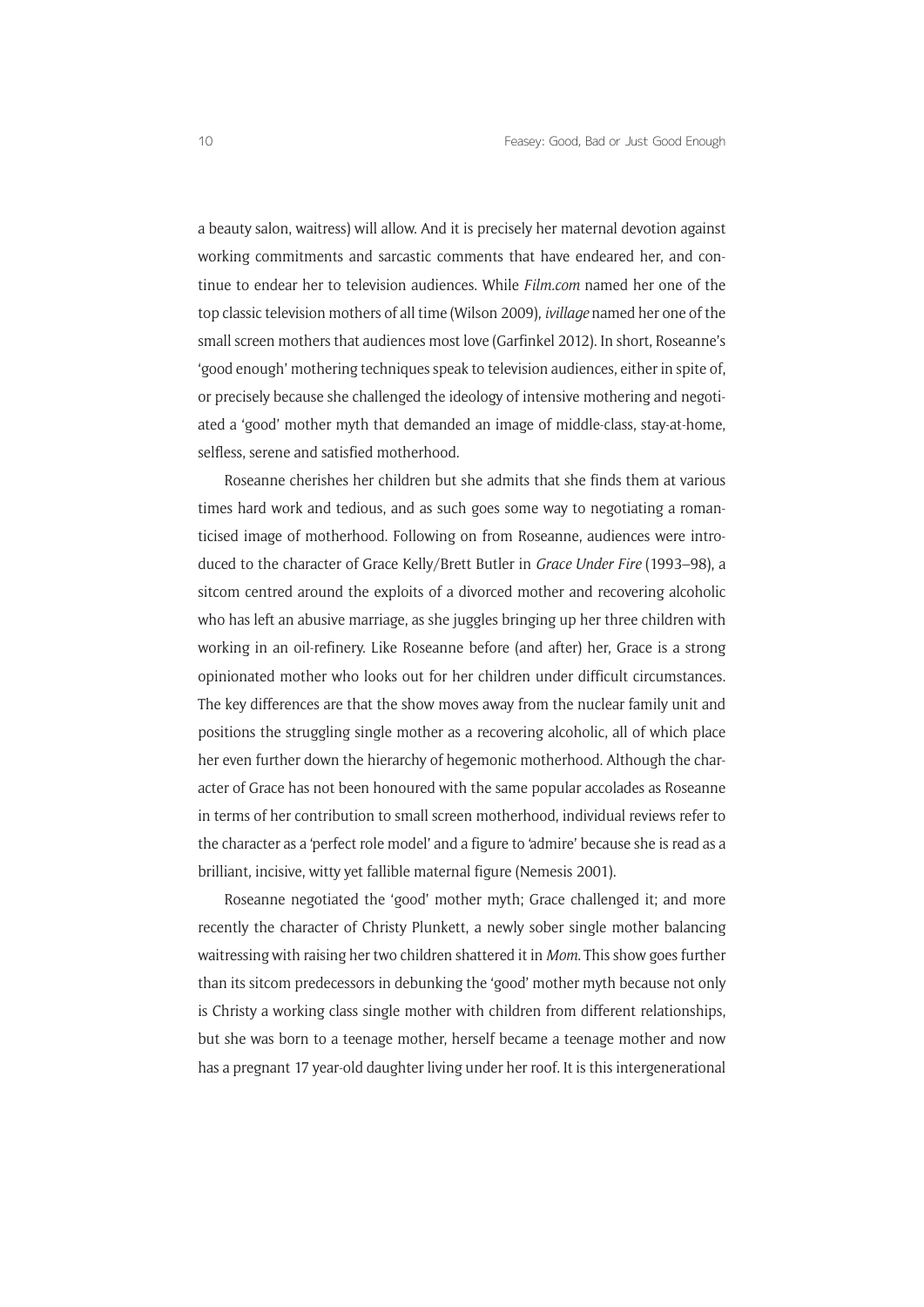cycle of teen pregnancy, poverty and addiction that creates controversy and conflict for popular commentators. *Mom* is in dialogue with the broader social and familial experience, and viewers tend to pick up on the lived reality of teen pregnancy and addiction in their commentaries on the show<sup>7</sup>. This is not to suggest that audiences are confused or naïve about the construction or circulation of fictional narratives. Rather, they understand these themes, plots and characters in concert with the broader social and maternal environment that deems teen pregnancy problematic and addiction a growing social concern.

#### **Mom**

Like Lucy, Roseanne and Grace, Christy is not presented as a 'good' mother and one might suggest that she is not even positioned as a 'good enough' mother due to the range of social, sexual, financial, familial and physical challenges that she faces on a day to day basis. Indeed, the very premise of the show is that Christy has been let down by friends and family, and it is her job to try and find a way through the tough reality of work, family life, dating and addiction. The programme has not only found an audience on both sides of the Atlantic, but is popular enough with that audience to be renewed for further seasons. Part of the appeal we are told is that we get to laugh with the characters, rather than at them. In its first season, the programme already makes numerous jokes about Christy and her mother's alcoholism and financial difficulties. Although these are serious themes and therefore not perhaps the fare of much sitcom humour, the fact that 'the characters make light of their own situation' is said to make it 'easier for the audience to go along with the joke' (Porter 2013). *Mom* follows its female-centred sitcom predecessors as they all, in complex and compelling ways, puncture the romanticised maternal ideal in favour of the unruly mother. What these carnivalesque women have in common is a desire for social, sexual and financial agency in a patriarchal society that deems funny, strong, smart, caustic, overweight, working class and single women at best unpalatable, and

<sup>7</sup> There are some physical risks associated with becoming a younger mother (Chen et al. 2007), but the longer-term risks are associated with socioeconomic rather than biological factors. These pregnancies are often linked with social issues such as poverty and lower educational levels, which lead to poorer life outcomes in children, which can be seen to follow through generations (Swann et al. 2003).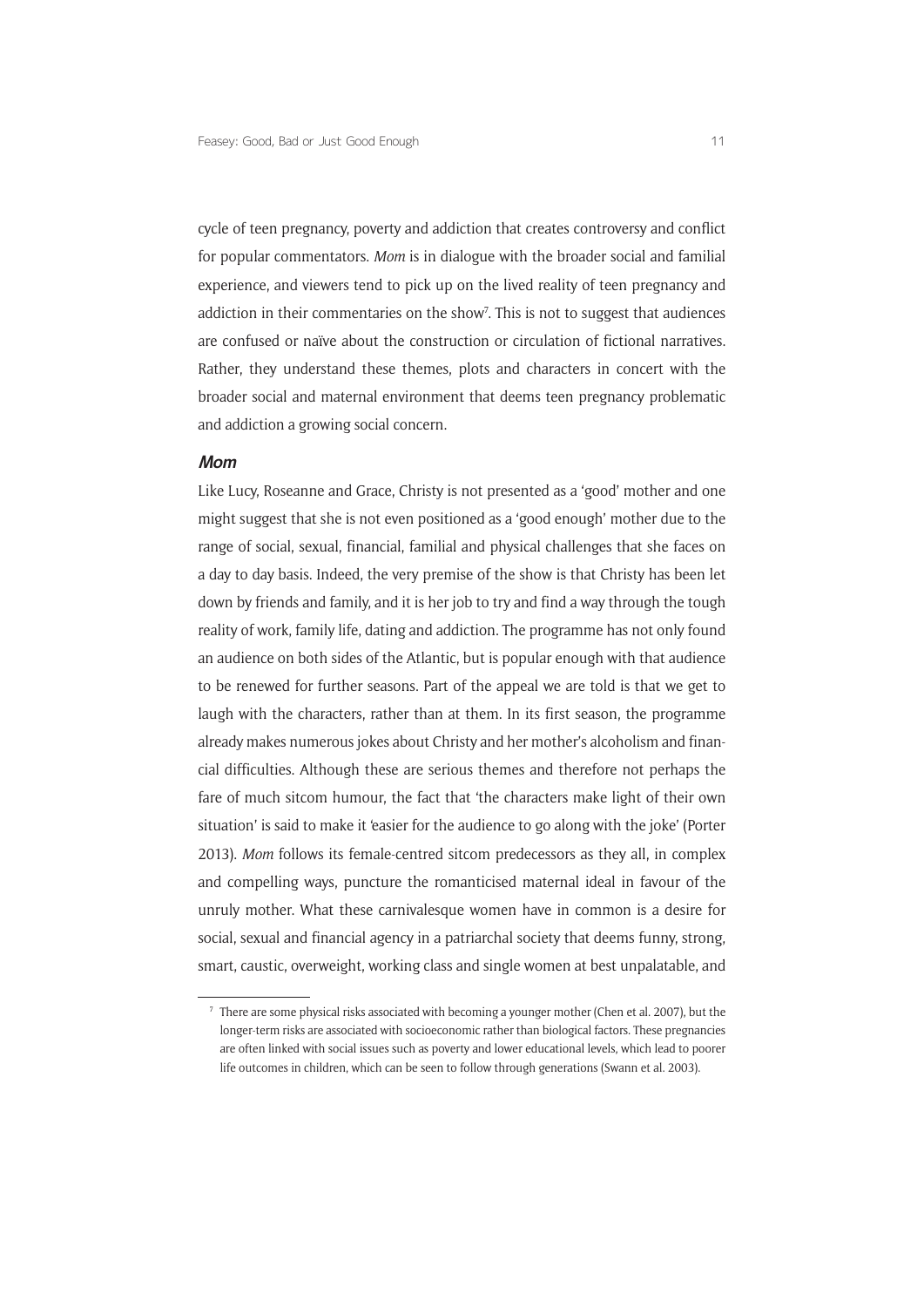at worst, poor maternal figures. We are able to laugh with these women because they are presented as active, albeit struggling protagonists. We watch them develop throughout their maternal and familial journey's, rather than witness them passively submit to the status quo. Lucy, Roseanne, Grace and Christy challenge social conventions as they fail to live up to maternal ideals, and the contrast between 'good' and 'good enough' mothering is made even more explicit in a pronatalist period dominated by the ideology of intensive mothering.

Rather than seek to predict viewer commentaries of *Mom*, I want to turn to existing user reviews. After all, it is crucial that we understand how audiences are reading media texts rather than second-guessing how they could, should or would have come to understand them. Existing work accounts for a discussion of 'participatory culture' (Jenkins 2006, Couldry *et al*. 2009), netnography and social media audience research (Deller 2011) whereby reviews and commentaries can be utilized as a form of contemporary audience studies. With this in mind, I want to unmask those recurring themes and debates that exist in user reviews in order to present an authentic audience reading that may otherwise be repacked, repurposed or silenced in more traditional interview of focus group forums.

The overwhelming majority of reviews seen here refer to the cycle of teenage pregnancy that exists in *Mom*, and the interweaving narrative concerning drugs and alcohol use, poverty, abuse and rehabilitation. And although these commentators agree that the comedy is both dark and provocative, there is a division in how they respond to the inclusion of such subject matter within the situation comedy. It is not my intention to foreground which audiences have best understood or most accurately engaged with the genre in question, nor is it my intention to point out where the programme has accurately, or otherwise, depicted specific characters, scenes, lifestyles or working practices. Rather, I am interested in making sense of the ways in which audiences respond to the show in light of broader social and maternal themes, themes which exist beyond the entertainment arena. In this way, I hope to shed light and offer critical insight into the ways in which audiences rank and classify appropriate, acceptable and failing motherhood in relation to the wider sexual, social and maternal context.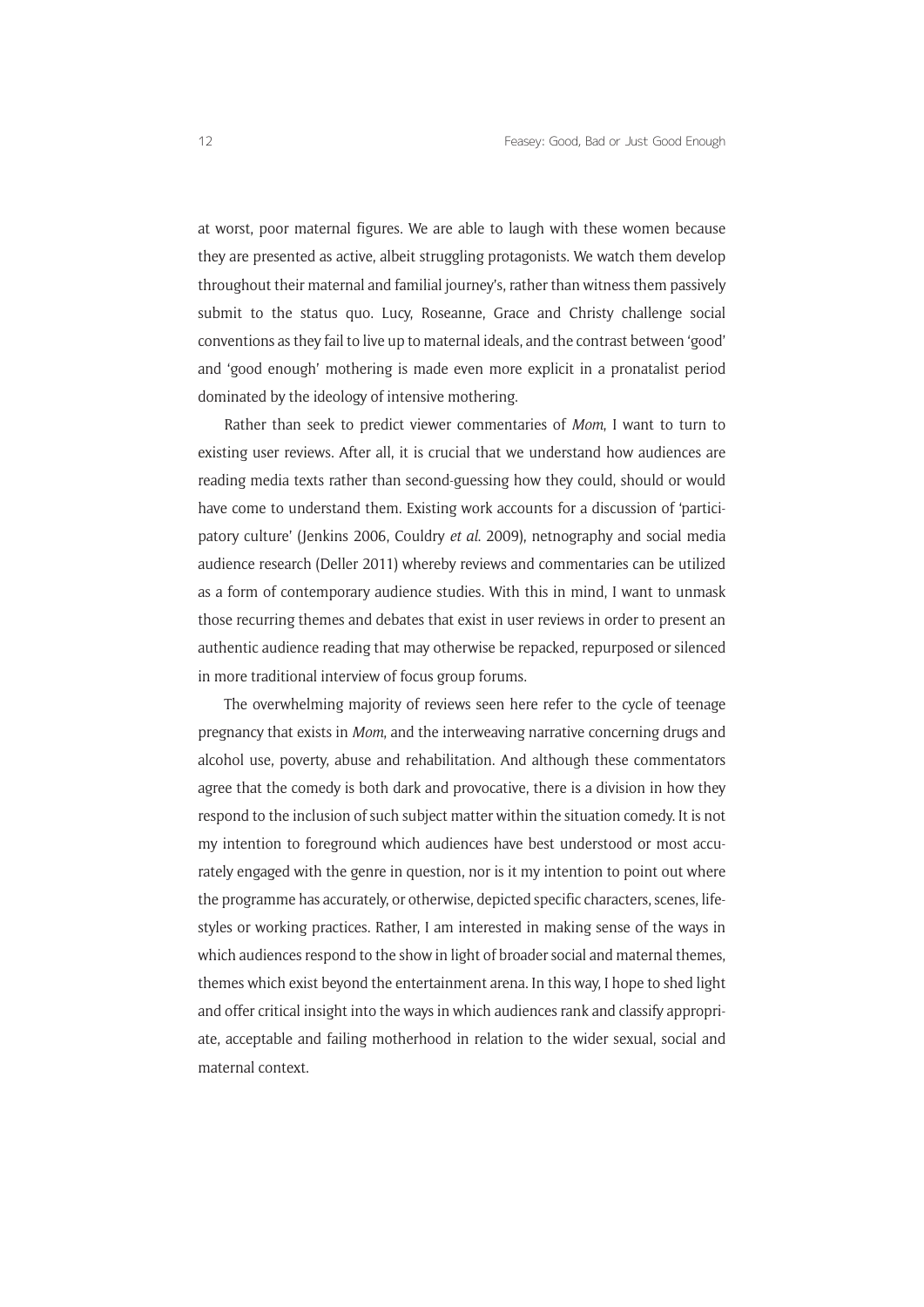Some audiences spoke negatively and at length on the topic of intergenerational teen pregnancy, poverty and addiction, suggesting that such experiences were not suited to a mainstream comedy production. The concern was not because the situations in question were unrealistic or sensationalised, but rather, tasteless in their authenticity. In short, it was the too brutal reality of these themes that was of concern here:

The storyline is disgusting and rather depressing! The main character was bought up by a dysfunctional alcoholic mother and is a recovering alcoholic herself with a pregnant teenage daughter! (bellab1972, 2014).

Topics were simply too serious to be funny. Multi-generational sluts, teen pregnancies, adultery, drug and alcohol use, drug sales (at least they threw in AA), absent and deadbeat dads. Hey I can watch the news for this plot (lec-tex, 2013).

This show is horrid, awful and disgusting. It is not about a dysfunctional family (which can be funny), it is about junk, garbage people, their miserable lives and lowbrow toilet humor. I was horrified to know that there are people that think it is funny to be an alcoholic, a pregnant teenager, a promiscuous mother/grandmother (trans\_mauro 2014).

This show is trying to sell comedy on situations that aren't comedic. This is a show about at least 2 generations of alcoholic, drug addicted, promiscuous mothers with zero parenting skills and the breeding of a third generation to turn out the same way (angelbaby3838 2013).

There are clearly grey areas about what family dynamics and domestic dysfunction are considered appropriate situation comedy fare. If dysfunctional families 'can be funny', why then is *Mom* considered to be 'horrid' and 'awful'. These different maternal generations are all attractive according to the long standing and ubiquitous 'beauty myth' (Wolf 1991/2015) and they all adhere to what has been termed the 'thin ideal' (Redmond 2003), moreover, they live in a comfortable family home that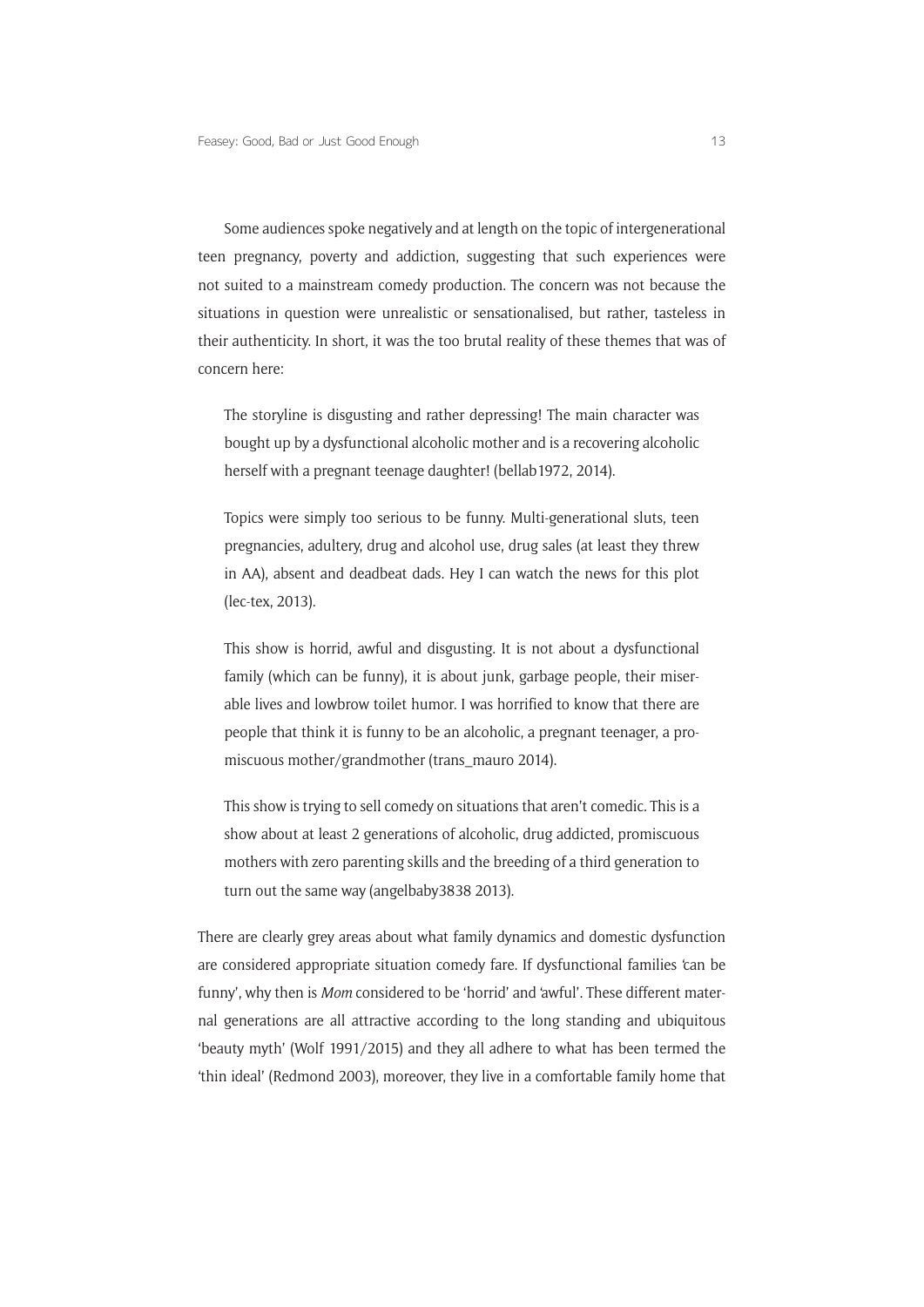seems spacious and inviting (before the family are evicted due to gambling debts), and as such it is neither the surface appearance nor domestic environment that creates a sense of 'misery', 'depression' or 'disgust' for viewers.

The sitcom has routinely presented characters as desiring and desirable, and one might suggest that *Mom* is no different here. That said, audiences refer to these women as promiscuous, as if holding mothers up to different social and sexual standards than their childfree counterparts. Not just different to their childfree counterparts, but different again to their appropriate maternal sisters. After all, the 'good' mother dedicates her entire physical, emotional, economic and social self to her children, and finds satisfaction and fulfillment in this full time domestic role. The fact that Bonnie and Christy have sartorial, social and sexual desires might position them as 'good enough' mothers if their desires had a positive impact on the family environment, but because their desires and barely contained addictions routinely threaten to break the family apart, audiences read them as failing rather than merely flawed caregivers.

The programme is clearly dealing with sensitive subject matter, but the language used to comment on teen pregnancy is loaded, emotive and divisive. Terms such as 'slut' are used to 'put women down, to shame girls, to victim-blame in cases of sexual assault and harassment, and to ridicule and oppress female sexuality in general'8 [\(Steinkellner](http://hellogiggles.com/author/kit-steinkellner/) 2015). One can refer to codes and conventions of teen pregnancy and single motherhood in the sitcom without using such sexual judgment. Moreover, sexual judgement is interlinked with maternal discrimination as these women are critiqued for their choice of unsuitable fathers and lack of parenting skills. What is causing disquiet here is the sense that these women are 'breeding' a new generation of poor, alcoholic teen mothers. It is the cycle of poverty and teen pregnancy in concert with pleasurable sexual activity and addiction that is the root of much audience

<sup>8</sup> The term 'slut' has recently been reclaimed by way of 'organized events like SlutWalk – as a way of taking back the term and turning the tables on those who've tried to use terminology as a form of oppression and scapegoating. Still, reclaiming a word doesn't always redefine it, and in the Internet era, the word "slut" has been co-opted—on a whole new level—by anonymous harassers' ([Steinkellner](http://hellogiggles.com/author/kit-steinkellner/) 2015, See also Tanenbaum 2000, 2015).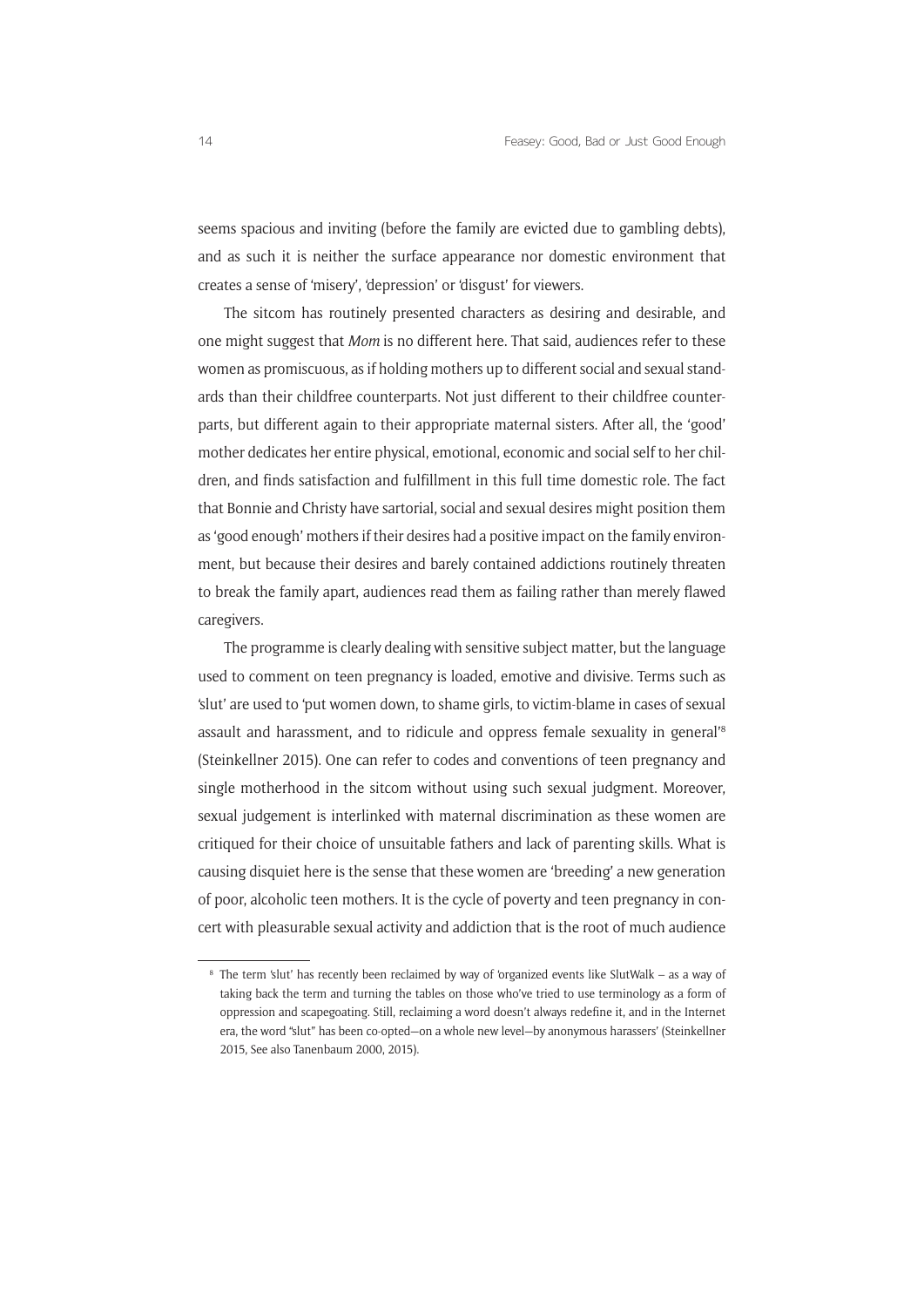anxiety and viewing hostility. Seeing these teen mothers speak as active subjects rather than passive objects is what makes them unruly women, to be dismissed as 'garbage' rather than 'good' mothers to be applauded.

A narrative centred on three generations of teen mothers is tinged with social, financial and educational hardships, and the addition of alcohol addiction to the family dynamic can be seen to add further tension and trauma to the piece. Although they might appear 'depressing', to refer to these ubiquitous and long-standing dramatic tropes as 'disgusting' foregrounds hostility, intolerance and discrimination. The fact that we could routinely 'watch the news' for such stories suggests that it is not the themes that are problematic *per se*, but rather the repackaging of them for a mainstream sitcom audience, who are more routinely served up work-place frissions, the trials of new relationships and the harried maternal figure in the traditional nuclear family. In other media texts and formats, topics such as addiction, poverty and the cycle of teen pregnancy might be deemed gritty, harrowing or realistic, but here it is deemed 'low brow'. *Mom* is not unique in addressing these themes, nor is the show the first to find humour in dark subject matter, but by exploiting intergenerational teen pregnancy, it is acknowledging a growing social and sexual anxiety that exists apart from the fictional narrative. What is truly groundbreaking here however is that it is being made and marketed as family entertainment, and it is this repackaging of the gritty subject matter that lends itself to the critique of debased taste formations and cultural distinctions.

The problem identified in these reviews is not that these teen mothers are lacking parenting skills but that they are demonstrating resourcefulness and resilience in the face of what is a tough and challenging maternal role. The fact that these mothers remain in the family home and show love for their children, whilst speaking openly about their frustrations as sole emotional and financial providers can be seen as just one more example of a female-centred sitcom in the *Roseanne* tradition. Like Roseanne before her, Christy is unapologetic about her maternal thoughts, makes little attempt to present herself in line with the ideology of intensive mothering and seldom holds herself up to unattainable maternal ideals.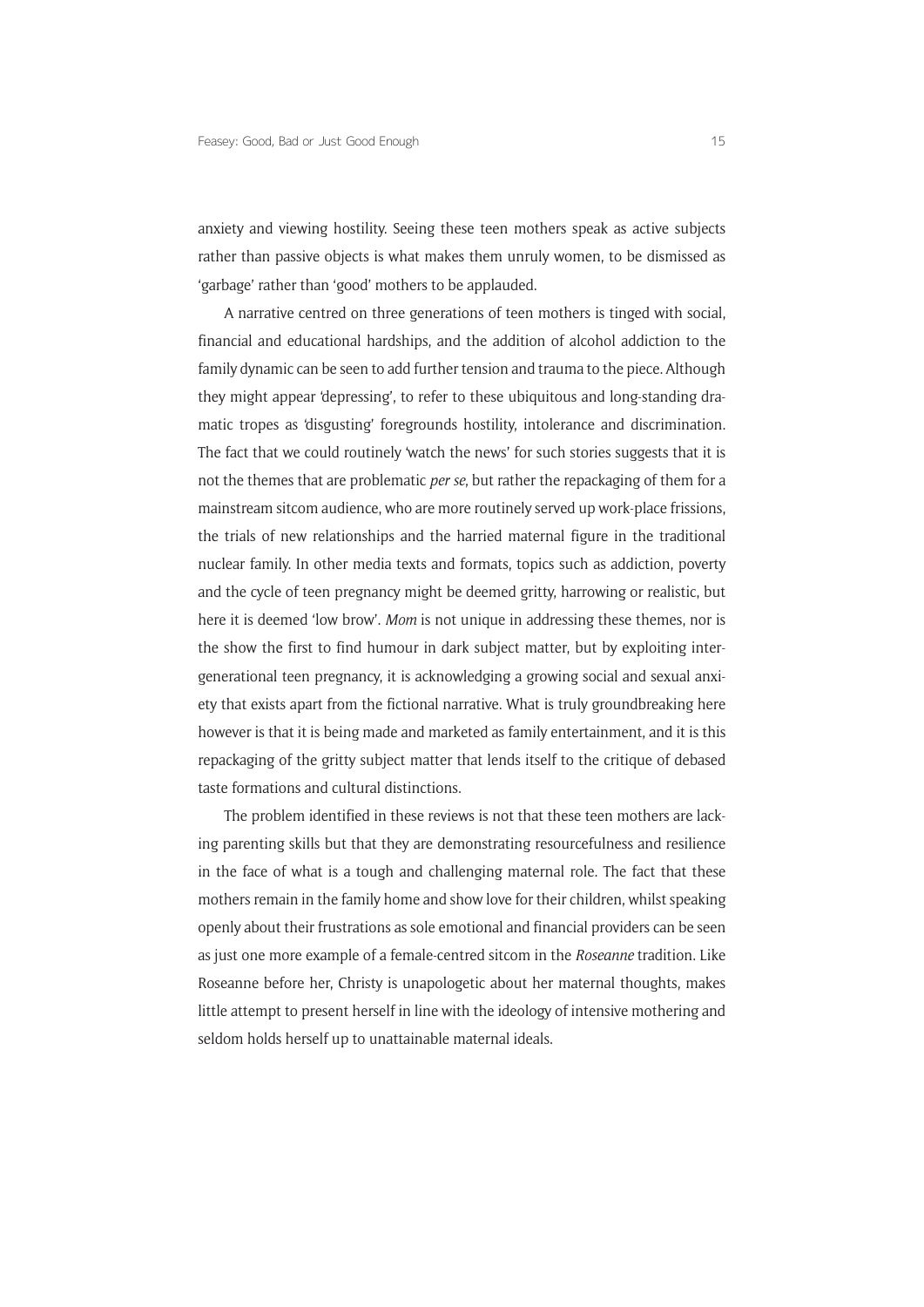Other reviews picked up on the inappropriateness of intergenerational teen mothering for a comedy show because of what was seen as a tasteless mocking of the socio-economic groups that dominate the show. Although the situation comedy has a long history of presenting unconventional and more recently, dysfunctional middle and working class families, *Mom* is said to push the boundaries of the genre by actively exploiting the white working class. One review accuses the show of 'jumping on some trendy, white trash bandwagon' (Kimba1178 2013) perhaps on the back of programmes such as *Shameless* (UK 2004– ) (US 2011– ), *My Big Fat Gypsy Weddings/Holiday/Christening/Valentine* (2010– ), *Ladette to Lady* (2005–2008) and *Here Comes Honey Boo Boo* (2012–17). Indeed, these white working class depictions have so saturated our television landscape that extant literature is asking itself *When Did White Trash Become the New Normal* (Hays 2013). Although popular reviews foreground hostility towards *Mom's* representation of the struggling family, they go further than to simply point to their dislike for a specific social group. Some go as far as dismissing the programme for what they see as its support of, even encouragement towards the intergenerational cycle of teen pregnancy. Commentators write that:

TV clearly influences our country and our kids . . . How much worse could this be for our daughters to watch? Heartwarming? Three generations of disrespect, careless, self abuse, with no direction for their lives. Oh yeah, that's comedy (Kimba1178 2013).

Really? You really had a sappy, totally unrealistic stupid show glorifying teenage pregnancy, with the mom and grandmother happily supporting this moronic situation? Don't you understand how much damage you did, and that now some stupid, immature teenage girls who already are playing with this fantasy with their equally stupid boyfriends just got another green light to delude themselves into believing 'Aww, how cute I'll be pregnant and my boyfriend will be all happy and supportive, as will my mom, and we'll just trip on down the road of life and live happily ever after'. . . What a terrible disservice you did to teenage girls! (Johnston 2013).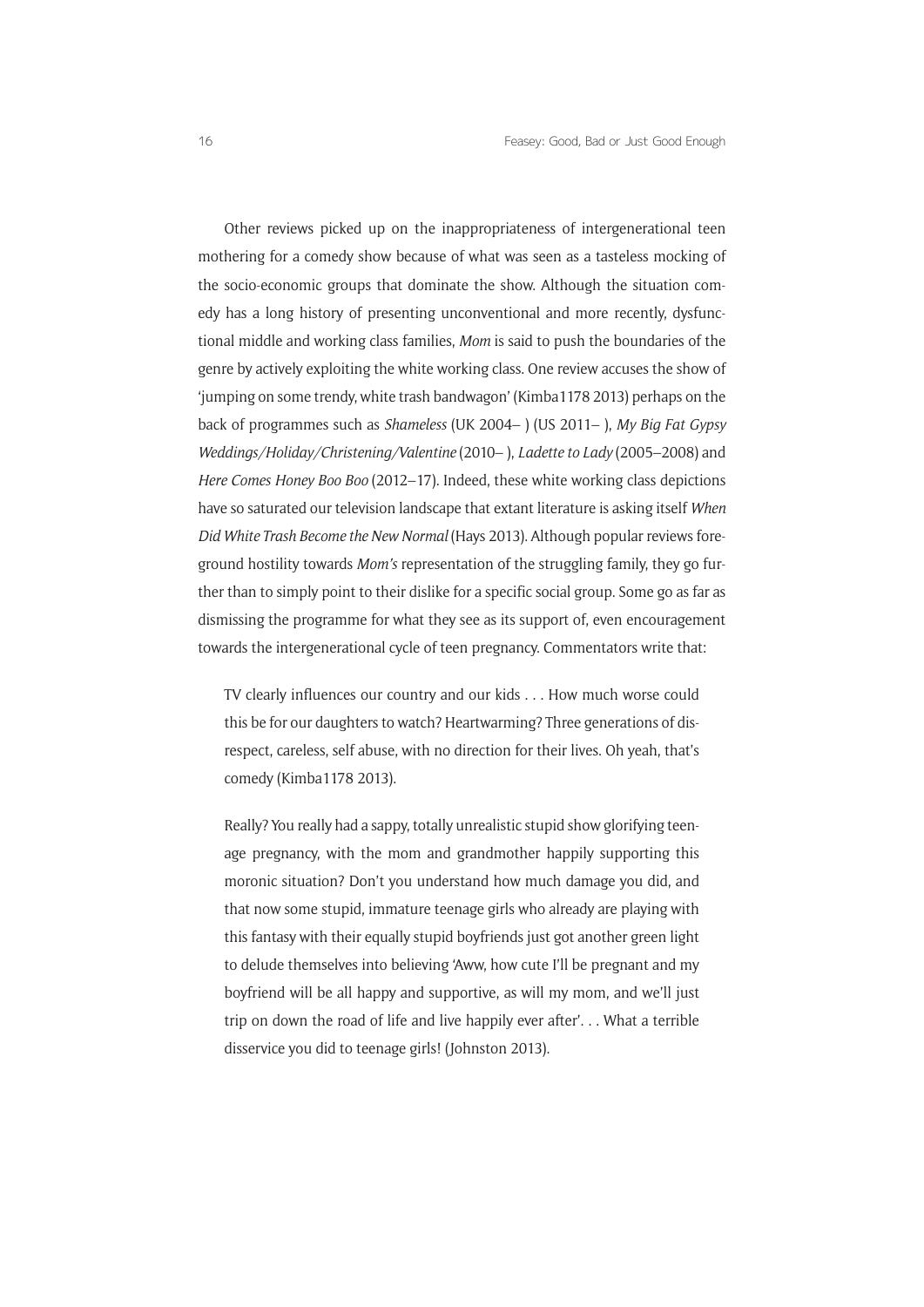In traditional sitcoms the 'good' mother is a supporting presence, and these women are encouraged to put their child's physical and emotional needs before their own. With this in mind, Christy might be deemed an appropriate maternal figure due to the fact that she offers practical advice and emotional support to her pregnant daughter, irrespective of her own frustrations, needs or desires. However, although maternal support is to be commended from serene mothers instructing their children from within middle class nuclear family units, a teen mother offering comfort to her pregnant teenage daughter is deemed a negligent form of 'abuse' rather than a well-meaning form of support in these reviews. Such commentary makes distinctions between appropriate and inappropriate, 'good enough' and poor maternal practices, but these distinctions are at best intangible and at worst stigmatizing, exploiting stereotypes that present teen mothers as unmotivated, irresponsible, and incompetent parents (SmithBattle 2013).

It is interesting that the commentators seem to place the problem of unplanned teenage pregnancy on 'immature' girls and 'stupid' boys rather than on a lack of meaningful sex education or failed contraception. The situation may be understood as life-changing or traumatic, emotionally or financially difficult, but 'moronic' seems an odd term in this regard. Unplanned teenage pregnancy will always be a cause of surprise and shock for the individuals in question, but the fact that Violet and her boyfriend have shared the news with their parents and are trying to work out the best possible future for themselves and the baby might be better understood as difficult or challenging rather than 'moronic'. Indeed, these reviewers construct and circulate several assumptions about the vulnerability, impressionability and passivity of a teen generation both on and beyond the small screen.

Moreover, there is no word in the user comments about the scenes and sequences that see Christy's daughter put her child up for adoption. The programme asks us to feel her loss and pain but accept both her selfless and selfish reasoning. This was an extended narrative arc that went some way towards highlighting the options available for those young women who find themselves pregnant. Careless, maybe. Heartwarming, no. Cute, hardly. The narrative shows a young couple making a difficult decision that would, they believe, be best for their future and the future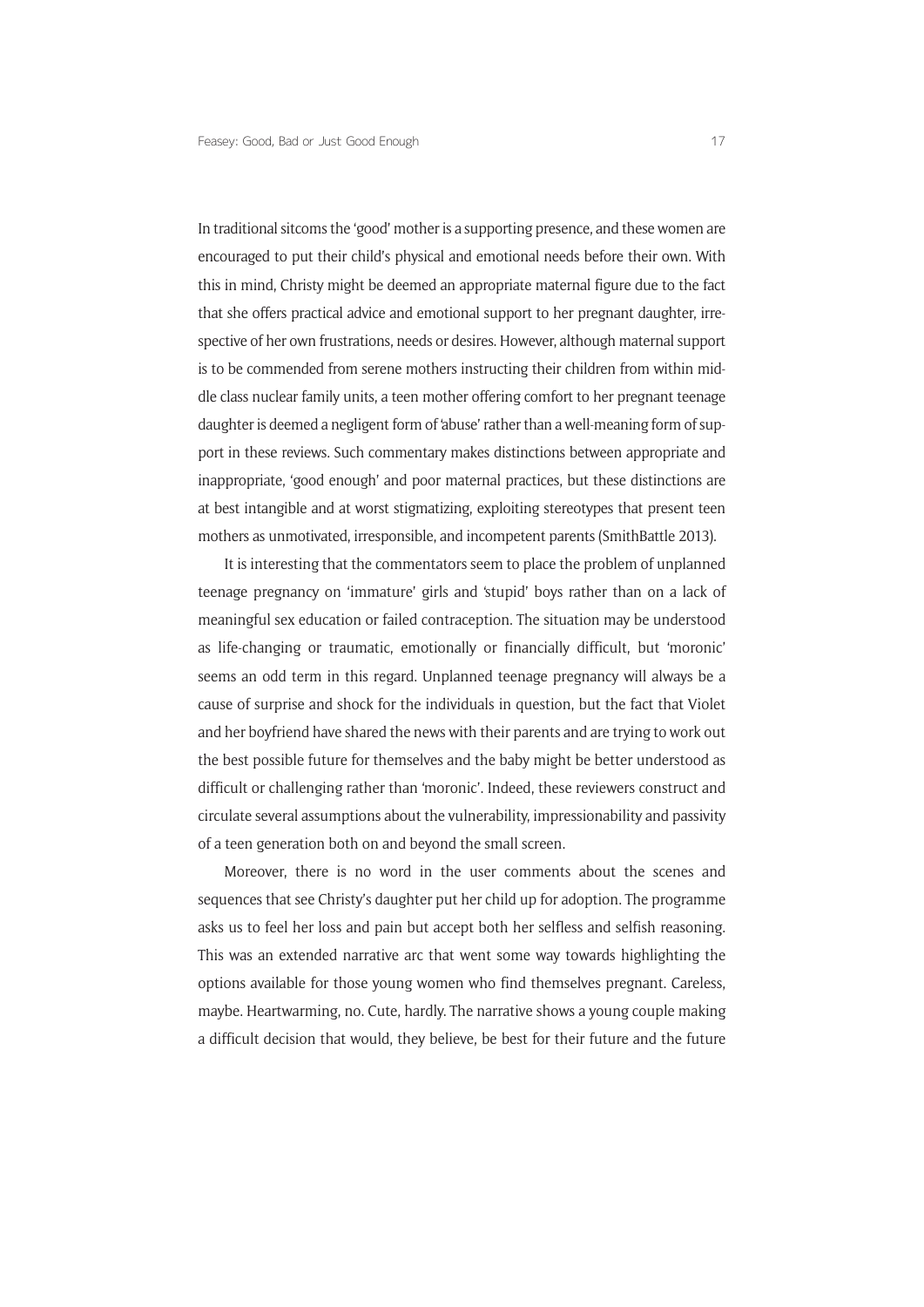of their baby. They were shown to take the decision seriously, and to consider the consequences at length, albeit in conventional sitcom spaces with light relief and a predictable laugh track.

There is a very real sense that audiences, commentators and reviewers acknowledge a dialogue between television and the wider social context, suggesting that popular shows such as *Mom* have a responsibility to their audience. This is perhaps unsurprising given that the situation comedy has a long history of challenging social and sexual stereotypes, and of introducing controversial or taboo subject matter in 'conventional spaces' in a way that is palatable to audiences (Battles and Hilton Morrow 2002). From this estimation, it is not the subject matter *per se* that is tasteless and thoughtless, but rather the tame representation of that subject matter and social group. In short, the programme is being condemned for ostensibly supporting teenage pregnancy because it is not challenging enough.

While the aforementioned reviewers dismissed the show for its depressing storylines and dysfunctional families, others welcomed the show precisely because of its comedic framing of teen pregnancy against a backdrop of addiction and socioeconomic hardship. One reviewer made the point that 'it's not just a comedy, it bears so much grief and pain as well as many great funny stories' (shaoyicheng 2014). Many reviews echo this point :

I get very angry when people call this trashy. These people are normal! They are not living in a trailer selling meth! The show also does not glorify teen pregnancy. If you watch the show the mother knows she made mistakes raising her daughter. . . She did not like the fact her daughter was pregnant but she knows there is nothing she can do about it! The teen made a mistake. Her mother still loves her and that was an AWESOME MESSAGE. This is after all not the 1950's (Stanton67 2014).

I love shows that tell it like it is. Shows that don't sugarcoat awful situations . . . This show pushes the envelope in family dysfunction. It's two steps further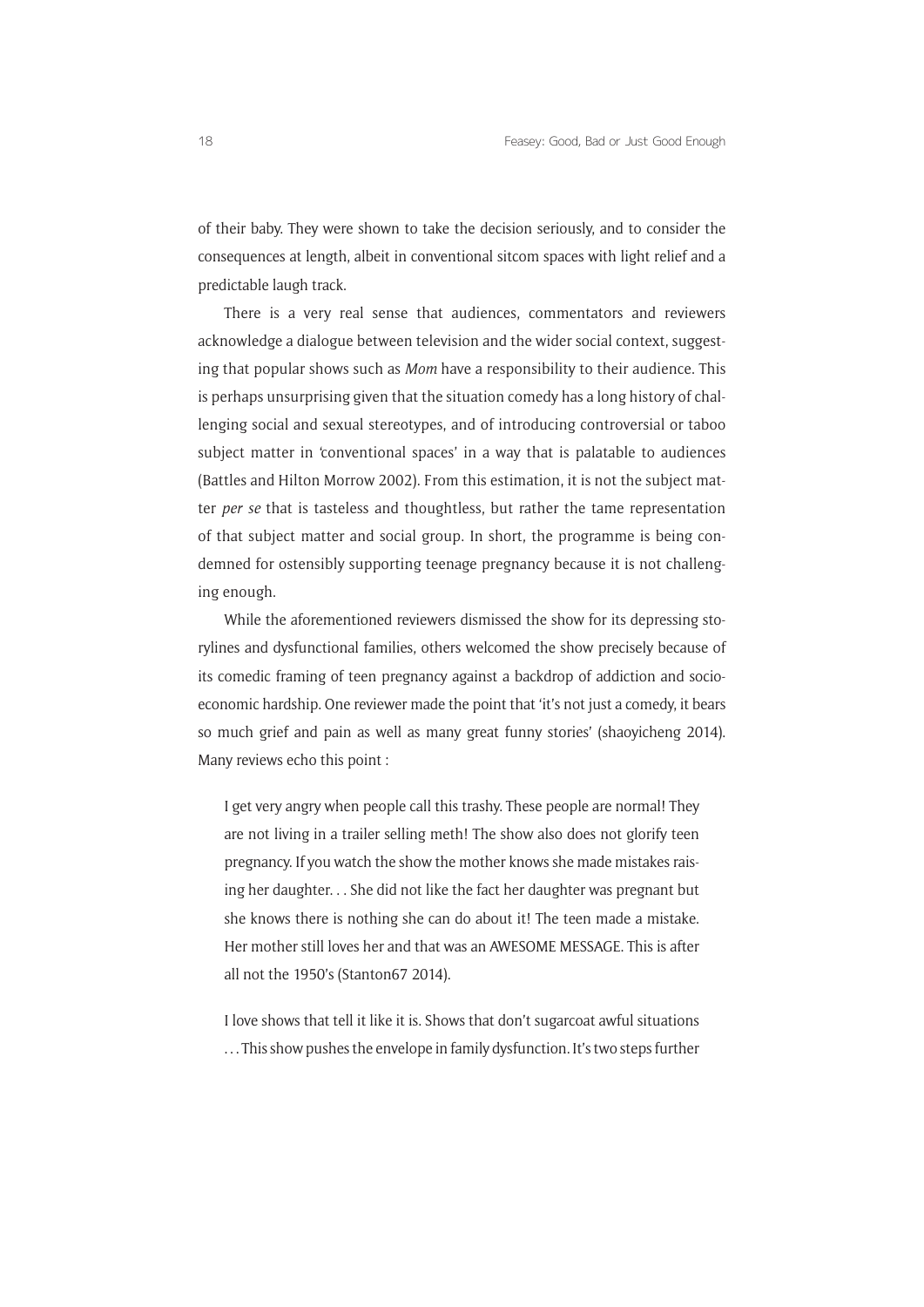into the abyss than *The Simpsons* or *Married With Children*. As much as people don't want to admit, we do turn out like our parents. Unfortunately this is a family of alcoholic, drug addicted, sluts. Violet is keeping the family tradition alive by getting pregnant while still in high school. Christy who is trying to survive and stay sober has strained relationships with both Violet and her own mother. Christy is a punching bag for both. . . While not mean spirited, she's told Violet that having her ruined her life. It's hard to fathom, but hilarious to hear. This is a show that's not for the delicate or faint of heart. It's raw on every level (davidsmith666999 2013).

I do not really understand how people do not appreciate this show. They are completely missing out on the plot. It talks about real life problems with some humour. It does not advocate any kind of lifestyle but just how people deal with those problems. There are not a lot of shows that talk about those topics and it is done really well. People shouldn't be judging a show because they don't like the subject matter of teenage pregnancy, or alcoholism. It's great to see these topics discussed in an open way. A funny one. But at the same time these topics are taken seriously [\(Chloe-baconluver](http://www.imdb.com/user/ur48202185/) 2013).

I honestly think the people leaving negative reviews about this show really just don't understand the direction of the show. While this show demonstrates taboo topics such as teen pregnancy, it is by no means demonstrating it in a way that says 'Hey girls, you should totally have a baby when you're a teenager because it will make your life all roses and good times for all of eternity!' This show is about a single mom who has admittedly made one bad decision after the next, and is now trying to piece it together in her mid 30's while dealing with a teenager, a younger child and his dead beat drug addict father, while battling her own struggles of alcohol and the never-ending life of living paycheck to paycheck (dangitsbethany 2013).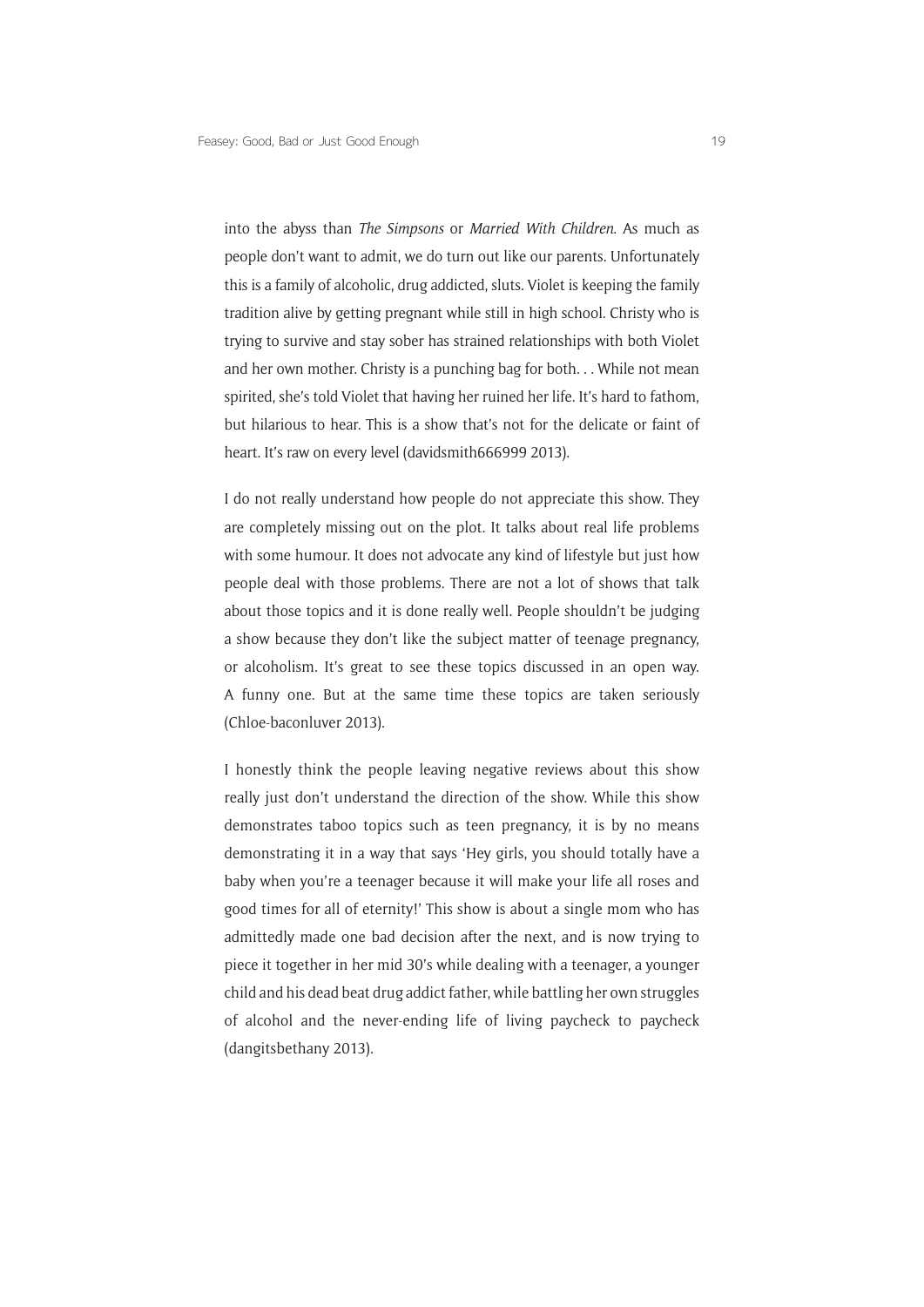Those reviewers who looked to praise *Mom* for tackling sensitive subject matter without the syrupy coating of other comedic fare are commenting on the carefully crafted scripts, the tone of the show, the multi-dimensional characterizations and skillful performances of the actors. It is also worth noting however that their reviews were peppered with negative judgements, not about the show, but about those audiences who were openly hostile to the themes being addressed in the sitcom. While some reviewers cast aspersions about the taste formations and cultural distinctions of individual sitcom narratives, others cast aspersions about the taste formations and cultural distinctions of individual commentators. Hearing that other reviewers are 'completely missing out on the plot' because they 'don't understand the direction of the show' could be framed as patronising as it betrays a sense of elitism or superiority. However, my point is simply that the show is divisive, in most part because of its depiction of intergenerational teen pregnancy. An unplanned teen pregnancy in an otherwise 'good' family is often presented as a problem for the individual in the news and entertainment media, whereas a cycle of teen motherhood is presented as a problem for society. As such, *Mom* is presenting individual narratives that themselves exploit widespread social anxieties, which in turn remind us about the hierarchy of hegemonic motherhood within and beyond the small screen.

*Mom* is referred to as 'normal' and 'real life' due in part to its depiction of difficult subject matter; and in terms of wealth demographics in the US. The working class experience is the majority of households based on earnings, savings, disposable income and property ownership. Indeed, living 'paycheck to paycheck' is a routine experience in the post-recession era as demonstrated by the increased demand for short-term, quick decision, payday loans (Consumer Affairs 2014). And although I would not go as far as to suggest that alcoholism, drug addiction or teen pregnancy is in any way the experience of the majority; if one considers relationship counseling and divorce rates then it becomes clear that family and relationship difficulties are common place within and beyond the socio-economically disadvantaged unit. Moreover, with respect to the comments related to 'bad decision' making it is worth noting that the children of alcoholics are four times more likely to develop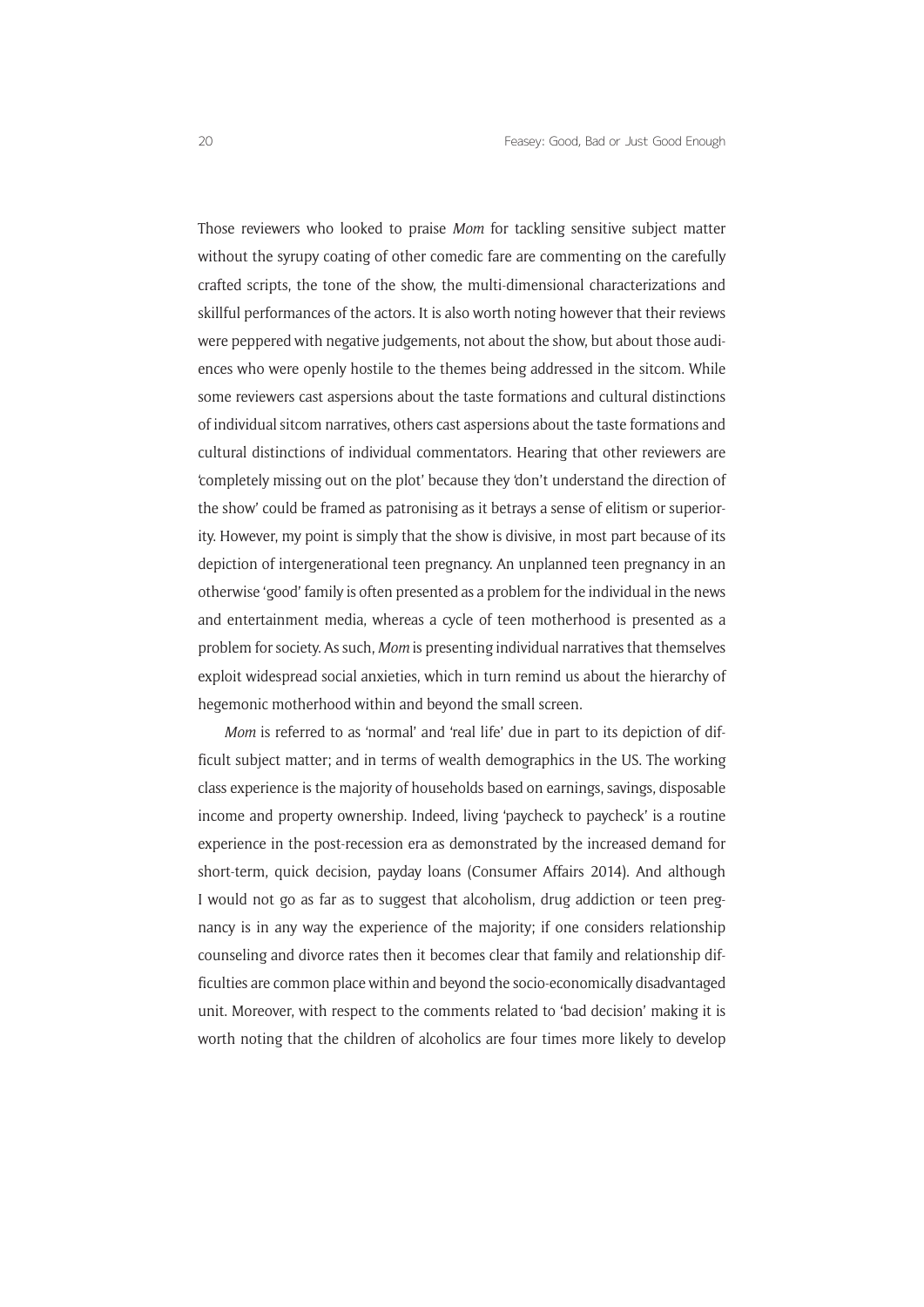an alcohol abuse problem than those without. We are told that 'genetics, learned behavior, trauma and stress all do their part to perpetuate the cycle of alcoholism from generation to generation' (NAC 2016). And if one considers that alcoholism can lead to financial turmoil, domestic violence, child abuse, abandonment and even the development of other substance abuse issues' (ibid) then Christy's mistakes and bad decision making can be understood in relation to her formative years and family dynamics, and in this way audiences appear to be reading the narrative against a broader lived experience.

I am not making any claims as to the reality, accuracy or verisimilitude of *Mom.* However the ways in which this programme picks up on these themes for comedic entertainment is fascinating when understood within the broader social and sexual landscape, a landscape evidently understood by the reviewers. The programme is clearly exploiting a number of familial themes that at present create concern and anxiety for educators, the medical profession and legislators, and it is enlightening to examine the ways in which audiences navigate their way through the popular comedy text in light of these anxieties.

*Mom* takes its comedy in to rather dark territory, with jokes about adultery, sexual harassment, absent and inappropriate fathers and adoption practices. And yet, it is the intergenerational cycle of teen pregnancy, poverty and addiction that is routinely commented on in the user reviews. Indeed, whether audiences applaud or abhor such depictions, it is clear that these themes, or rather, the ways in which the mothers in the show struggle to overcome them, forms the cornerstone of the comedy here. But while some read this as responding to a new trash aesthetic that exploits and glorifies intergenerational teen motherhood and the cycle of alcohol abuse, others read this as a zeitgeist phenomenon, perfectly in keeping with and responding to the broader social and sexual environment.

*Mom* presents audiences with three generations of teen mothers, and as such, the programme offers up complex, competing and contradictory maternal thoughts and practices, with each woman's maternal endeavours going some way to helping us understand the norms and mores of appropriate motherhood as it shifts and ebbs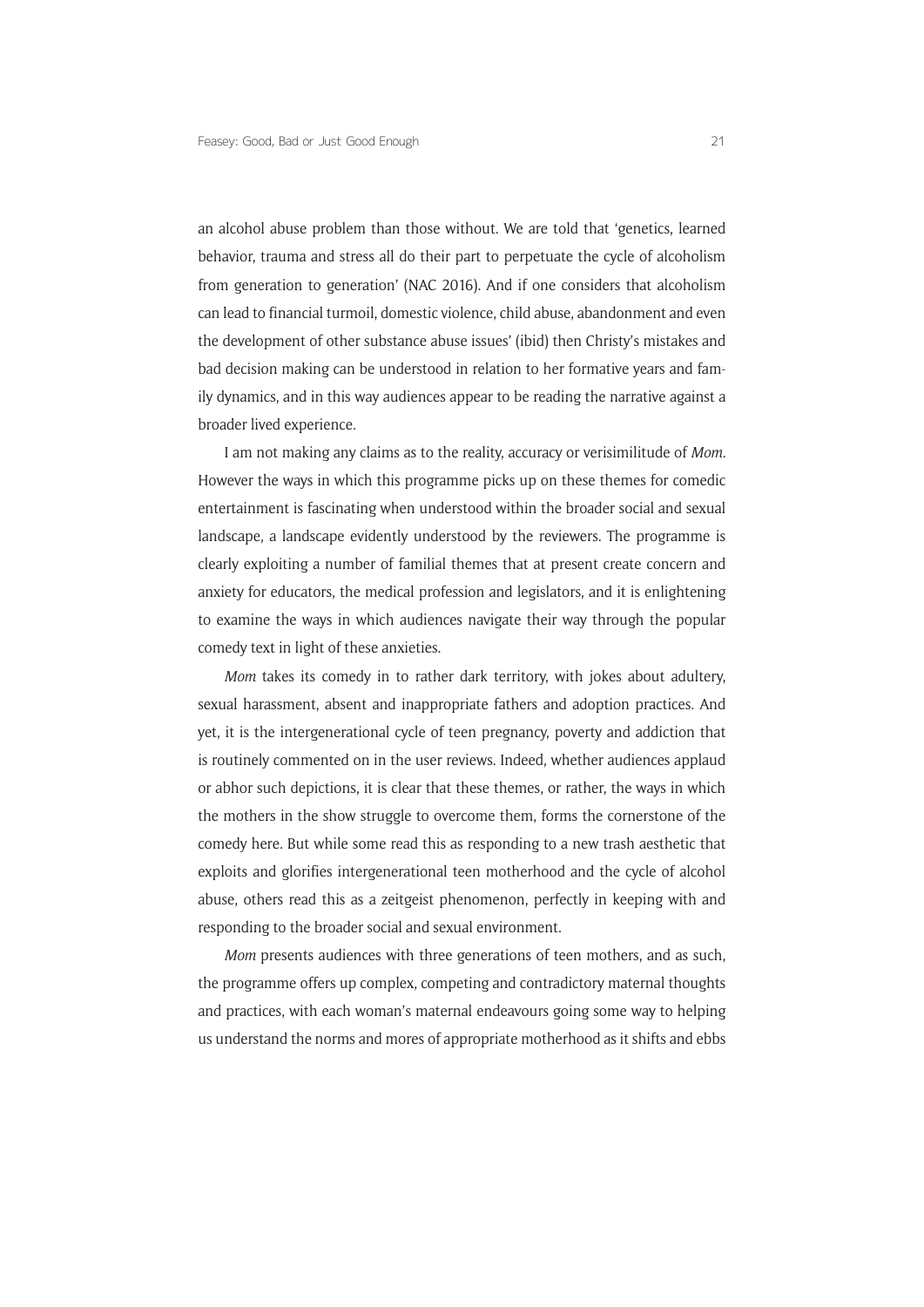from generation to generation. It depicts struggling and strained maternal figures who themselves mother and have been mothered, and it is the tensions between the generations that is at odds with much nuclear family sitcom fare. *Mom* represents the anxieties of intergenerational teen motherhood, alcoholism and poverty, but refuses to let dysfunction mean disgust. Combining employment, single motherhood, sexual desires and addiction is hard, and the programme does not shy away from that fact, but what the programme does so well (and why it is taboo for some and trailblazing for others), is present the daily work of mothering as a choice, one that is more difficult for some women than others, but a chore nonetheless. We are living in a pronatalist period dependent on the ideology of intensive mothering, and as such, *Mom* lifts the lid on the final familial taboo by reminding us that the long-term act of mothering is a choice. Women can at any time hand in their notice, leave the family home and walk away from their children in line with the growing numbers of mothers who leave their babies, toddlers, infants and adolescents each year (Jackson 1994, Hart 2008). Christy doesn't leave. She makes mistakes, often and repeatedly, but she doesn't leave. She is an active protagonist who strives to improve her maternal practices, not in line with the ideology of intensive mothering, but rather, for the betterment of her family. With this in mind it is for audiences to decide whether this unruly woman and carnivalesque mother stops short of being a poor maternal figure in the hierarchy of hegemonic mothering.

The situation comedy has a long history of depicting strong, capable mothers struggling at work and in the home, but what is clear is that generation after generation, these mothers become further removed from the ideology of intensive mothering that informs the 'good' mother archetype. While Lucy, Roseanne and Grace might be redeemed as 'good enough' maternal figures, some user reviews make it clear that *Mom's* mums actually struggle to reach even this less elevated maternal mantle due to their teen pregnancies, although this might be understood by others as the appeal of the characters in question. After all, mothers in the audience might seek comfort in such struggling maternal figures when we ourselves are failing to live up to the 'good' mother myth in the wider social context. When women of the 1950s suffered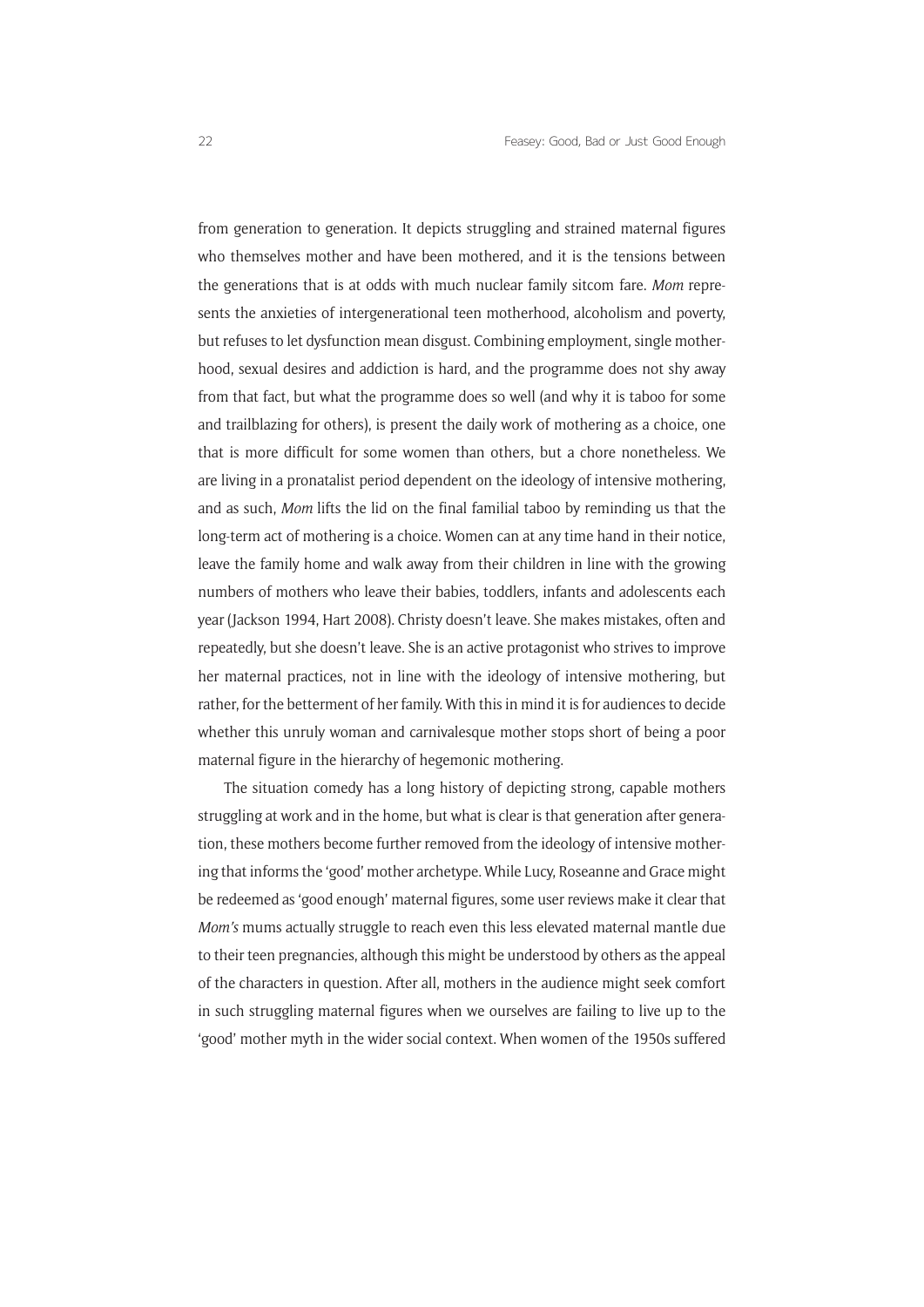from what Betty Friedan referred to as the 'problem with no name', a phrase coined in order to explain and explore the reason why housewives were feeling stifled rather than satisfied in their domestic roles, watching the character of Lucy trying to find a role in the entertainment world before returning to the family realm gave audiences a 'good enough' maternal depiction to route for. Likewise, when more and more women started entering the world of part-time work and the notion of the latch-key kid was introduced into common parlance, *Roseanne* offered a challenging depiction of 'good enough' mothering as the central protagonist vocalised her dissatisfaction with the maternal role whilst also working to provide for her children. Today, at a time when more mothers with young children are entering the world of work, in fulltime employment and using the services of nurseries, child-minders, breakfast and after school clubs, Christy is seen struggling just to maintain the 'good enough' role. My point here is simply that the further removed women in the audience become from the maternal ideal, the further away our televisual counter-parts have to step beyond this archetype so that we might continue to find these mothers a somewhat relatable yet safely removed maternal depiction.

#### **Conclusion**

I have outlined existing social and maternal statistics as they pertain to the notion of contemporary motherhood before considering the notion of the 'good' mother within and beyond the media marketplace, focusing on the representation of motherhood in the popular and longstanding situation comedy genre. *Mom* follows in the family sitcom tradition by finding wit in family dysfunction and humour in domestic tribulations. *Mom* is a classic situation comedy in the sense that it smuggles in societal concerns under the guise of humour, offering searing cultural comment through the safe genre conventions of a well-meaning but strained family unit. And although a range of reality, dramedy and teen productions can be seen to dwell on the intergenerational cycle of teen pregnancy, *Mom* does so with stock sitcom characters and a predictable laugh-track which can allow for more biting comment than the audience might otherwise choose to embrace in alternative genre formats. We are told that contemporary mothers are struggling as never before to uphold unrealistic stand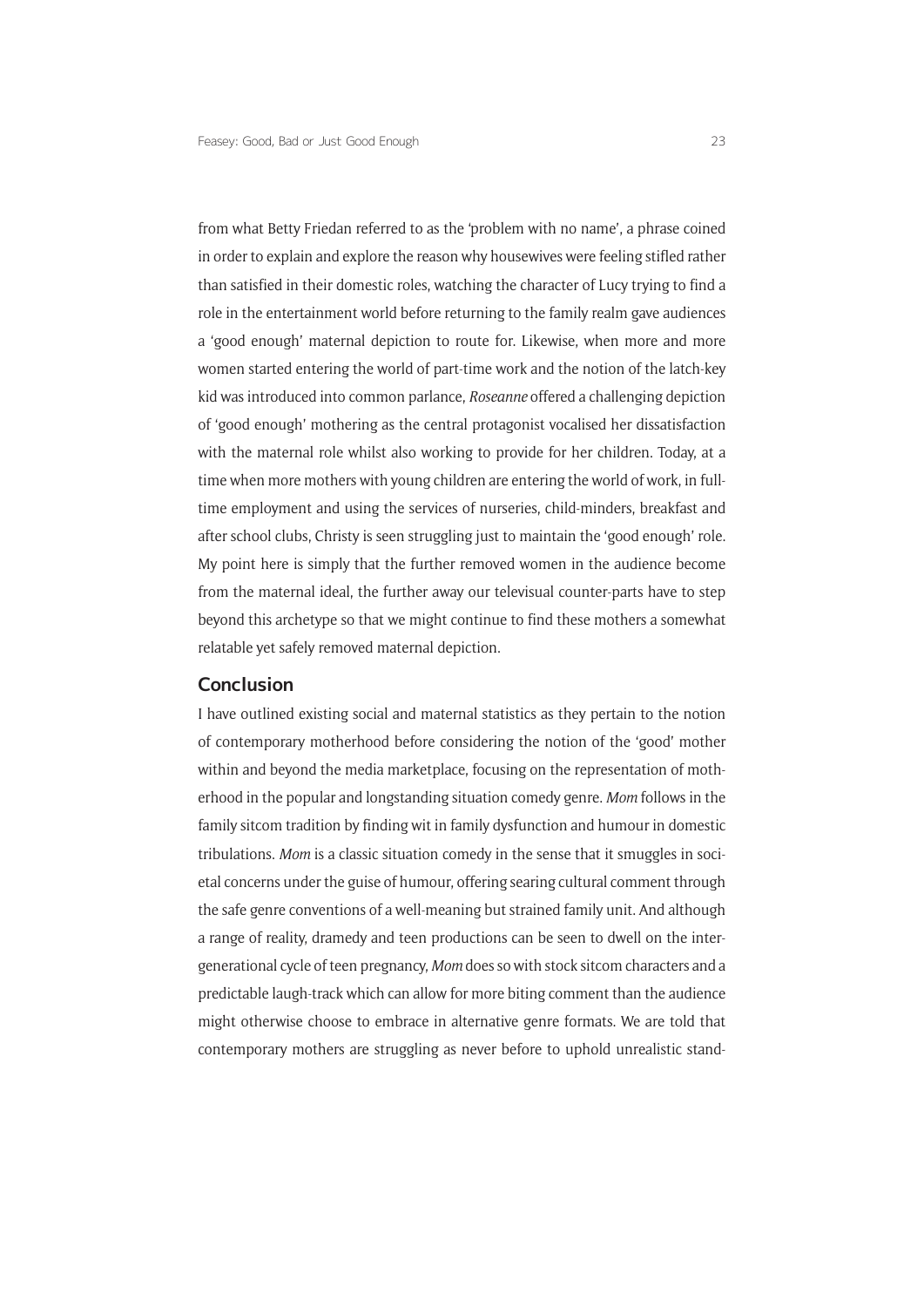ards of acceptable mothering, which might help to explain the popular appeal of a sitcom mother who struggles with more than a work-life balance against a backdrop of financial hardship. Christy's addiction and teen pregnancy, her mother's addiction and teen pregnancy, her daughter's teen pregnancy, the affair with her married boss, financial and creative frustrations with waitressing work, lack of emotional and financial support from ex-spouses makes our own maternal struggles look bearable and positions our motherwork efforts as 'good enough'. Media texts in general and domestic, women-centred television texts in particular can open up a dialogue relating to broader social and maternal concerns. With this in mind, I have not looked to demonstrate how realistic, accurate, false or misleading the sitcom appears to the viewer, but rather, to draw attention to the ways in which programmes such as *Mom* are being read and received on the back of wider debates about appropriate maternal practices and acceptable family dynamics in a pronatalist period dominated by the ideology of intensive mothering.

## **Competing Interests**

The author has no competing interests to declare.

## **References**

- **Addison, H** (ed.) 2009 *Motherhood Misconceived: Representing the Maternal in U.S*. Films, Albany: State University of New York Press.
- **Andreeva, N** 2012 CBS Orders Single Mom Comedy Pilot From Chuck Lorre & *Two And A Half Men* Writers. Deadline. Available at: [http://deadline.com/2012/12/](http://deadline.com/2012/12/cbs-orders-single-mom-comedy-pilot-from-chuck-lorre-two-and-a-half-men-writers-386670/) [cbs-orders-single-mom-comedy-pilot-from-chuck-lorre-two-and-a-half-men](http://deadline.com/2012/12/cbs-orders-single-mom-comedy-pilot-from-chuck-lorre-two-and-a-half-men-writers-386670/)[writers-386670/.](http://deadline.com/2012/12/cbs-orders-single-mom-comedy-pilot-from-chuck-lorre-two-and-a-half-men-writers-386670/)
- **Andreeva, N** 2013 Chuck Lorre's CBS Pilot *Mom* To Get Series Order Tomorrow. Deadline. Available at: [http://deadline.com/2013/05/chuck-lorres-cbs-pilot](http://deadline.com/2013/05/chuck-lorres-cbs-pilot-mom-to-get-series-order-tomorrow-492486/)[mom-to-get-series-order-tomorrow-492486/.](http://deadline.com/2013/05/chuck-lorres-cbs-pilot-mom-to-get-series-order-tomorrow-492486/)
- **angelbaby3838** 2013 *Mom*: Awful. IMDB Reviews and Ratings. Available at: [http://](http://www.imdb.com/title/tt2660806/reviews?start=10) [www.imdb.com/title/tt2660806/reviews?start=10.](http://www.imdb.com/title/tt2660806/reviews?start=10)
- **Asher, R** 2012 *Shattered: Modern Motherhood and the Illusion of Equality.* London: Vintage.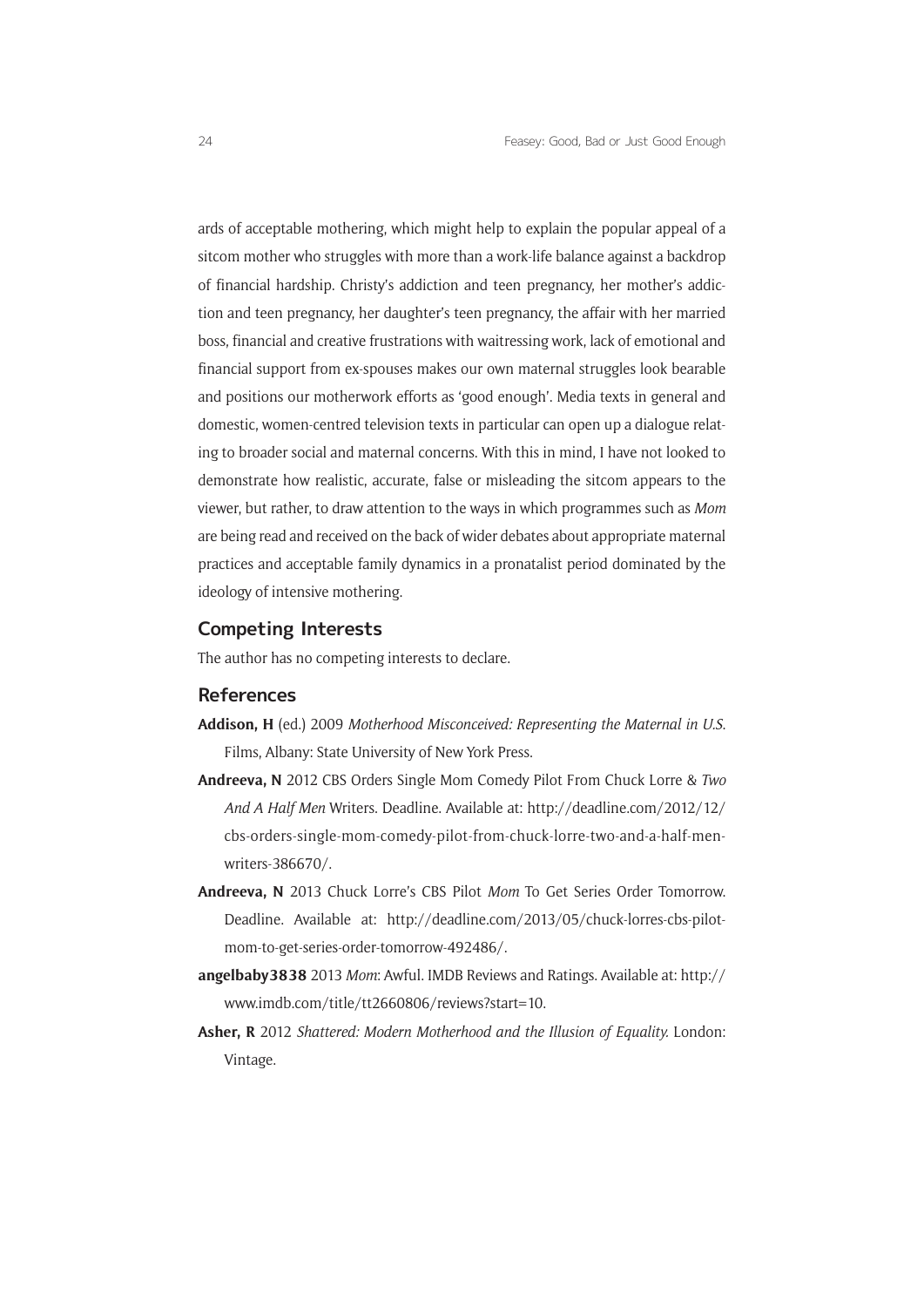- **Aström, B** 2015 The Symbolic Annihilation of Mothers in Popular Culture: Single Father and the Death of the Mother. *Feminist Media Studies*, 5(4): 593–607. DOI: <https://doi.org/10.1080/14680777.2014.994100>
- **Austerlitz, S** 2014 Sitcom: A History in 24 Episodes from *I Love Lucy* to *Community*. Chicago: Chicago Review Press.
- **Barker, M** 2004 News, Reviews, Clues, Interviews and Other Ancillary Materials a Critique and Research Proposal. *Scope: An Online Journal of Film Studies*. Available at: [http://www.nottingham.ac.uk/scope/documents/2004/february-2004/](http://www.nottingham.ac.uk/scope/documents/2004/february-2004/barker.pdf) [barker.pdf.](http://www.nottingham.ac.uk/scope/documents/2004/february-2004/barker.pdf)
- **Barker, M,** et al. 2014 Participations: Journal of Audience and Reception Studies: Statement of Aims, Participations. Available at: [http://www.participations.org/](http://www.participations.org/statement_of_aims.htm) [statement\\_of\\_aims.htm.](http://www.participations.org/statement_of_aims.htm)
- **Battles, K** and **Hilton-Morrow, W** 2002 Gay Characters in Conventional Spaces: *Will and Grace* in the Situation Comedy Genre. *Critical Studies in Media Communication*, 19(1): 87–105. DOI:<https://doi.org/10.1080/07393180216553>
- **bellab1972** 2014 *Mom*: Not Funny! IMDB Reviews and Ratings. Available at: [http://](http://www.imdb.com/title/tt2660806/reviews?start=30) [www.imdb.com/title/tt2660806/reviews?start=30](http://www.imdb.com/title/tt2660806/reviews?start=30).
- **Bi, F** 2012 Gateway: Breaking the Cycle of Teenage Pregnancy. Gateway Family Services*.*  Available at: [http://gatewayfs.org/2012/04/11/breaking-the-cycle-of-teenage](http://gatewayfs.org/2012/04/11/breaking-the-cycle-of-teenage-pregnancy/)[pregnancy/](http://gatewayfs.org/2012/04/11/breaking-the-cycle-of-teenage-pregnancy/).
- **Borisoff, D** 2005 Transforming Motherhood: "We've Come a Long Way", Maybe. *Review of Communication, 5*(1): 1–11. DOI: [https://doi.org/10.1080/153585](https://doi.org/10.1080/1535859052000340550) [9052000340550](https://doi.org/10.1080/1535859052000340550)
- **CDC** 2016a Mean Age of Mothers is on the Rise: United States, 2000–2014. Centers for Disease Control and Prevention. Available at: [https://www.cdc.gov/nchs/](https://www.cdc.gov/nchs/products/databriefs/db232.htm) [products/databriefs/db232.htm.](https://www.cdc.gov/nchs/products/databriefs/db232.htm)
- **CDC** 2016b Teen Pregnancy in the United States. Centers for Disease Control and Prevention. Available at: [https://www.cdc.gov/teenpregnancy/about/.](https://www.cdc.gov/teenpregnancy/about/)
- **Chen, K,** et al. 2007 Teenage Pregnancy and Adverse Birth Outcomes: A Large Population Based Retrospective Cohort Study. *International Journal of Epidemiology*, 36(2): 368–373. DOI:<https://doi.org/10.1093/ije/dyl284>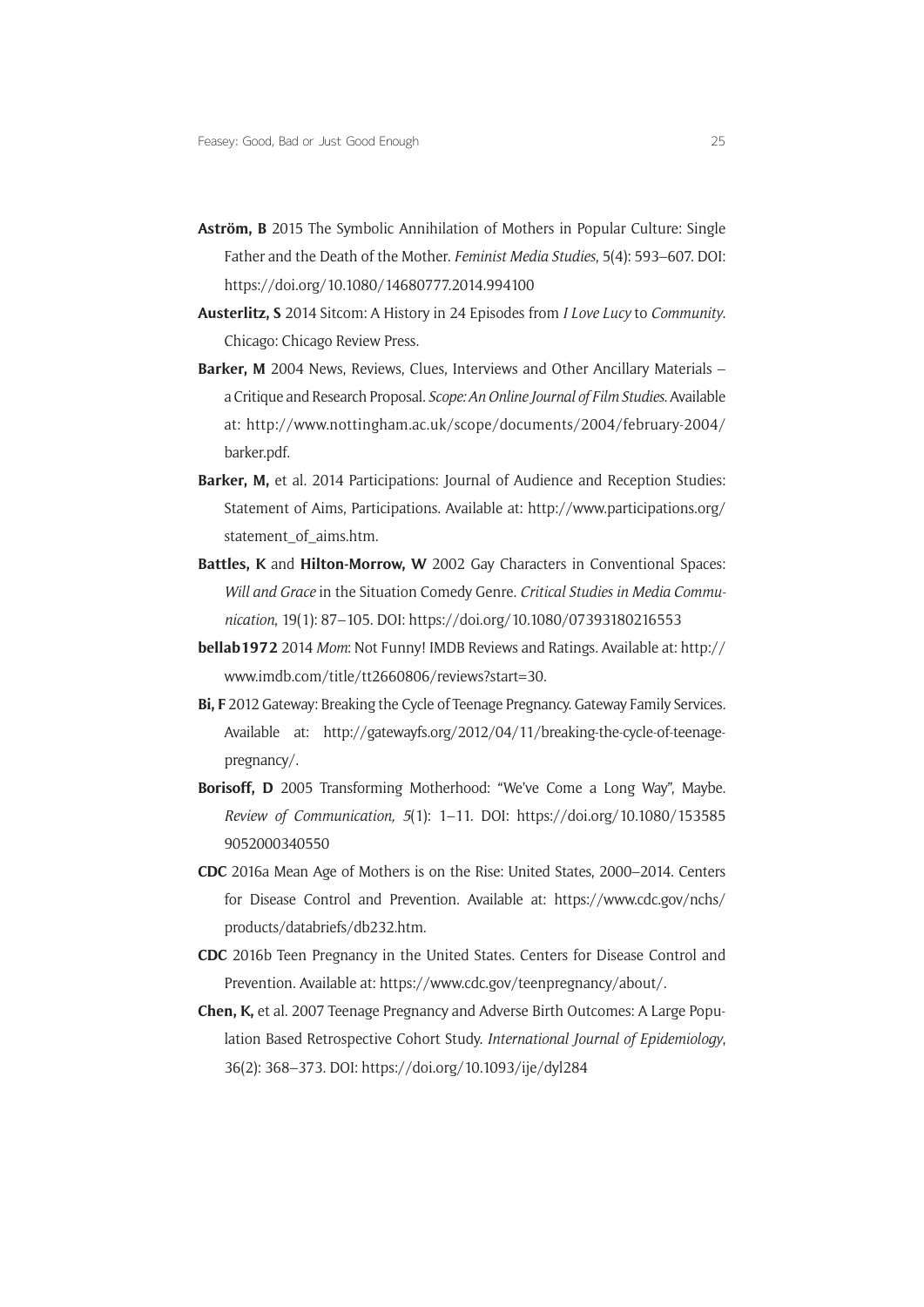- **[Chloe-baconluver](http://www.imdb.com/user/ur48202185/)** 2013 *Mom*: Love it. IMDB Reviews and Ratings. Available at: <http://www.imdb.com/title/tt2660806/reviews?start=0>.
- **Consumer Affairs** 2014 Payday Loans Industry Report. Available at: [http://www.](http://www.consumeraffairs.org.uk/loans/payday-loan/industry-report) [consumeraffairs.org.uk/loans/payday-loan/industry-report.](http://www.consumeraffairs.org.uk/loans/payday-loan/industry-report)
- **Couldry, N, Livingstone, S** and **Markham, T** 2009 *Media Consumption and Public Engagement: Beyond the Presumption of Attention*. Basingstoke: Palgrave Macmillan.
- **Dalton, M** and **Linder, L** (eds.) 2005 *The Sitcom Reader: America Viewed and Skewed*. New York: State University of New York Press.
- **dangitsbethany** 2013 *Mom*: A Relatable Show. IMDB Reviews and Ratings. Available at: [http://www.imdb.com/title/tt2660806/reviews?start=20.](http://www.imdb.com/title/tt2660806/reviews?start=20)
- **davidsmith666999** 2013 *Mom*: Inappropriate Hilarity. IMDB Reviews and Ratings. Available at: [http://www.imdb.com/title/tt2660806/reviews?start=40.](http://www.imdb.com/title/tt2660806/reviews?start=40)
- **Deller, R** 2011 Twittering on: Audience research and participation using Twitter. *Participations: Journal of Audience and Reception Studies*, 8(1). Available at: [http://www.participations.org/Volume%208/Issue%201/deller.htm.](http://www.participations.org/Volume 8/Issue 1/deller.htm)
- **DeWolf, M** 2017 12 Stats About Working Women. US Department of Labor Blog. Available at: [https://blog.dol.gov/2017/03/01/12-stats-about-working-women.](https://blog.dol.gov/2017/03/01/12-stats-about-working-women)
- **Douglas, S** and **Michaels, M** 2005 *The [Mommy Myth: The Idealization of Motherhood](http://www.amazon.co.uk/Mommy-Myth-Idealization-Motherhood-Undermined/dp/0743260465/ref=sr_1_3?ie=UTF8&s=books&qid=1267020460&sr=1-3)  [and How it Has Undermined All Women](http://www.amazon.co.uk/Mommy-Myth-Idealization-Motherhood-Undermined/dp/0743260465/ref=sr_1_3?ie=UTF8&s=books&qid=1267020460&sr=1-3)*. London: Free Press.
- **Fairclough, K** 2004 Women's Work? *Wife Swap* and the Reality Problem. *Feminist Media Studies*, 4(3): 344–347.
- **Feasey, R** 2012a From Happy Homemaker to Desperate Housewives: Motherhood and Popular Television. London: Anthem.
- **Feasey, R** 2012b [Absent, Ineffectual and Intoxicated Mothers: Representing the](http://researchspace.bathspa.ac.uk/5562/)  [Maternal in Teen Television](http://researchspace.bathspa.ac.uk/5562/). *Feminist Media Studies*, 12(1): 155–159. DOI: <https://doi.org/10.1080/14680777.2011.640011>
- **Feasey, R** 2013 From Soap Opera to Reality Programming: Examining Motherhood, Motherwork and the Maternal Role on Popular Television. *Imaginations: Journal of Cross-Cultural Image Studies/Revue d'Études Interculturelles de l'Image*, 4(2). Available at: [http://www3.csj.ualberta.ca/imaginations/?p=4811.](http://www3.csj.ualberta.ca/imaginations/?p=4811)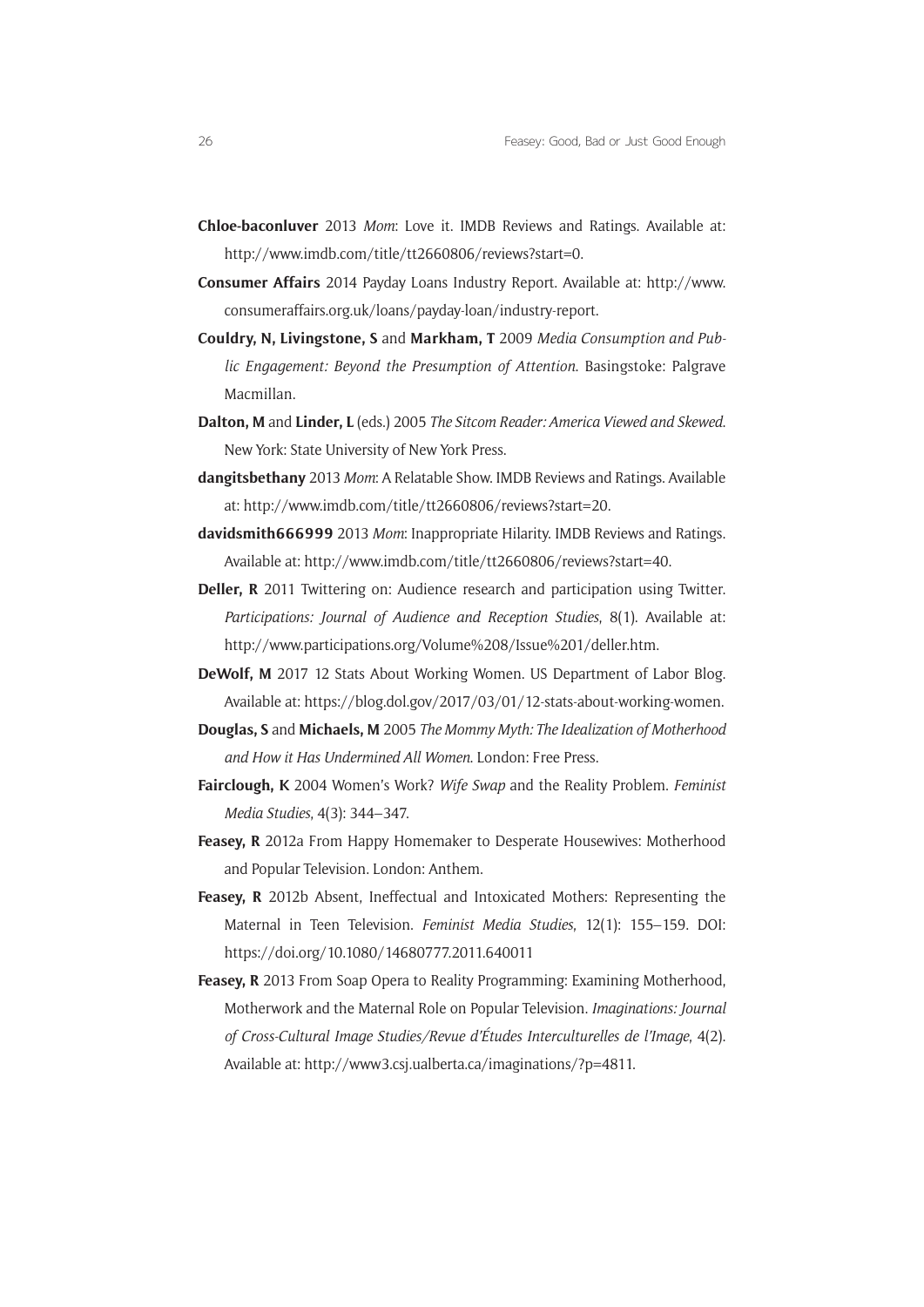- **Feasey, R** 2016 Mothers on Mothers: Maternal Readings of Popular Television. Oxford: Peter Lang. DOI: <https://doi.org/10.3726/978-3-0353-0791-7>
- **Feasey, R** 2017 Television and the Absent Mother: Why Girls and Young Women Struggle to Find the Maternal Role. In: Aström, B (Ed.) *Missing, Presumed Dead: Absent Mothers in the Cultural Imagination*. London: Palgrave Macmillan, tba.
- **Fernandez Campbell, A** 2015 How Working Moms Are Changing American Households. *The Atlantic*. Available at: [https://www.theatlantic.com/politics/archive/2015/11/](https://www.theatlantic.com/politics/archive/2015/11/how-working-moms-are-changing-american-households/433332/) [how-working-moms-are-changing-american-households/433332/](https://www.theatlantic.com/politics/archive/2015/11/how-working-moms-are-changing-american-households/433332/).
- **Garfinkel, J** 2012 Mommy Dearest: The TV Moms you Love. iVillage. Available at: [http://www.ivillage.com/favorite-tv-moms/6-b-152904#152907.](http://www.ivillage.com/favorite-tv-moms/6-b-152904#152907)
- **Green, F** 2004 Feminist Mothers: Successfully Negotiating the Tensions Between Motherhood as Institution and Experience. In: O'Reilly, A (Ed.) *Mother Outlaws: Theories and Practices of Empowered Mothering*. Toronto: Women's Press, pp. 31–42.
- **Hall, A** and **Bishop, M** (eds.) 2009 *Mommy Angst: Motherhood in America Popular Culture*. Oxford: Praeger.
- **Hart, S** 2008 *A Mother Apart: How to Let Go of Guilt and Find Happiness Living Apart from Your Child*. London: Crown House Publishing.
- **Hays, C** 2013 *When Did White Trash Become the New Normal*. Regnery Publishing.
- **Held, V** 1983 The Obligations of Mothers and Fathers'. In: Trebilcot, J (Ed.) *Mothering: Essays in Feminist Theory*. New Jersey: Rowman & Allanheld, pp. 7–20.
- **Hermes, J** 1995 *Reading Women's Magazines: An Analysis of Everyday Media Use*. Cambridge: Polity Press.
- **Jackson, R** 1994 *Women Who Leave: Behind the Myth of Women Without Their Children*. London: Harper Collins.
- **Jenkins, C** 2014 Home Movies: The American Family in Contemporary Hollywood Cinema. London: I.B Tauris.
- **Jenkins, H** 2006 *Fans, Bloggers and Gamers: Exploring Participatory Culture*. London: New York University Press.
- **Johnston, A** 2013 *Mom*: Furious at Last Pregnancy Episode' IMDB Reviews and Ratings. Available at: [http://www.imdb.com/title/tt2660806/reviews?start=40.](http://www.imdb.com/title/tt2660806/reviews?start=40)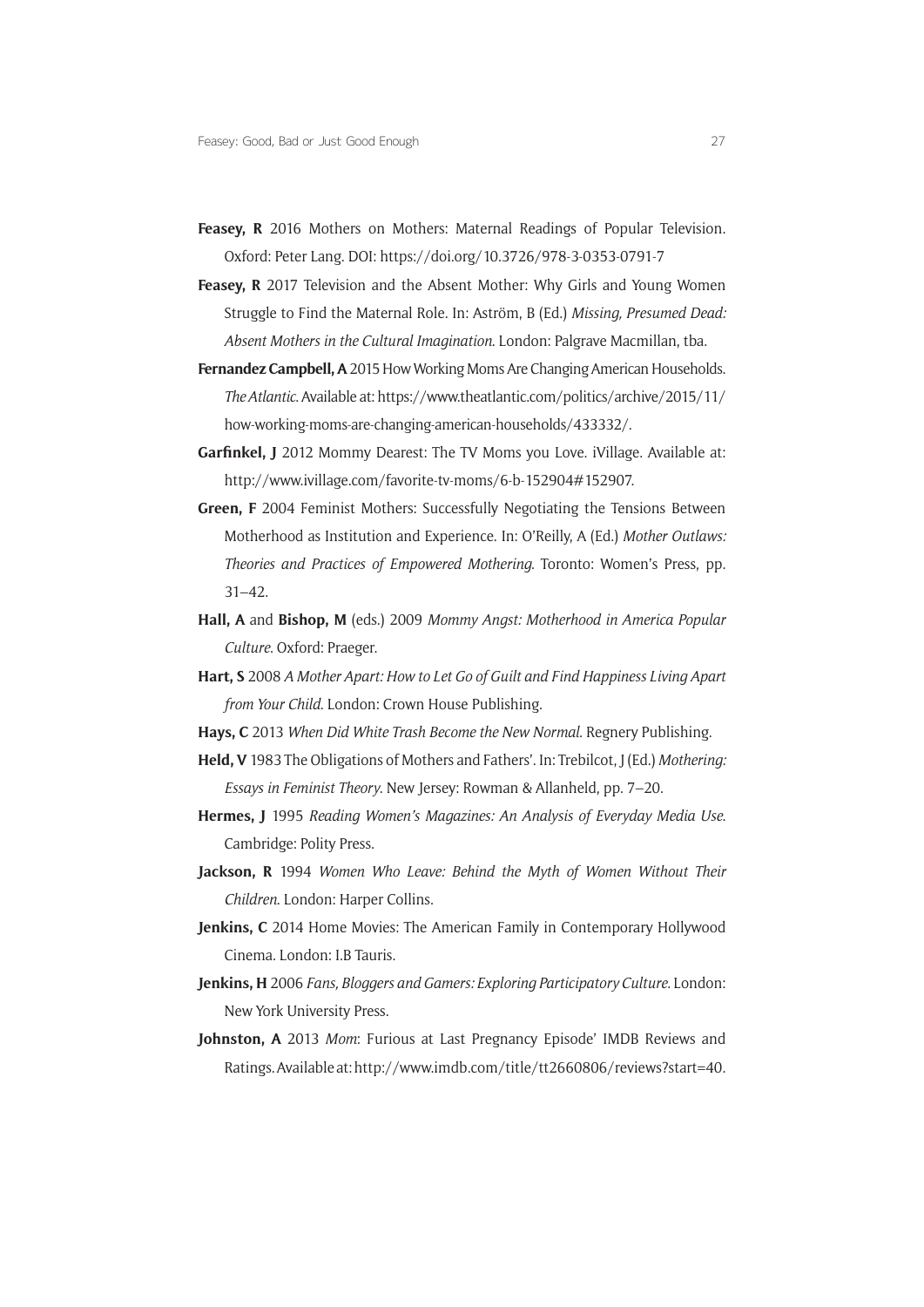- **Karlyn, K** 2011 *Unruly Girls, Unrepentant Mothers: Redefining Feminism on Screen*. Texas: Texas University Press.
- **Kimba1178** 2013 *Mom*: Nasty, Negative Show. IMDB Reviews and Ratings. Available at: [http://www.imdb.com/title/tt2660806/reviews?start=30.](http://www.imdb.com/title/tt2660806/reviews?start=30)
- **Kypker, N** 2012 One Right-On Sister: Gender Politics in Maude. *Comedy Studies*, 3(2): 139–149. DOI: [https://doi.org/10.1386/cost.3.2.139\\_1](https://doi.org/10.1386/cost.3.2.139_1)
- **Maher, J** 2004 What do Women Watch? Tuning in to the Compulsory Heterosexuality Channel. In: Murray, S and Ouellette, L (Eds.) *Reality TV: Remaking Television Culture*. London: New York University Press, pp. 197–213.
- **Maushart, S** 1999 *The Mask of Motherhood: How Becoming a Mother Changes Everything and Why We Pretend it Doesn't*. London: Pandora.
- **Maushart, S** 2007 Faking Motherhood: The Mask Revealed. In: O'Reilly, A (Ed.) *Maternal Theory: Essential Readings*. Toronto: Demeter Press, pp. 460–481.
- **Miller, T** 2005 *Making Sense of Motherhood: A Narrative Approach*. Cambridge: Cambridge University Press. DOI: <https://doi.org/10.1017/CBO9780511489501>
- **Mills, B** 2009 *The Sitcom*. Edinburgh: Edinburgh University Press. DOI: [https://doi.](https://doi.org/10.3366/edinburgh/9780748637515.001.0001) [org/10.3366/edinburgh/9780748637515.001.0001](https://doi.org/10.3366/edinburgh/9780748637515.001.0001)
- **Munn, P** 1994 Mothering More than One Child. In: Phoenix, A, Woollett, A and Lloyd, E (Eds.) *Motherhood: Meanings, Practices and Ideologies*. London: Sage, pp. 162–177.
- **NAC (National Alcoholism Center)** 2016 Alcoholism Families. NAC. Available at: <http://www.alcoholalcoholism.org/families/alcoholism-families>.
- **Nemesis, J** 2001 *Grace Under Fire*. IMDB Reviews and Ratings. Available at: [http://](http://www.imdb.com/title/tt0106017/reviews) [www.imdb.com/title/tt0106017/reviews](http://www.imdb.com/title/tt0106017/reviews) .
- **O'Reilly, A** 2004 Introduction. In: O'Reilly, A (Ed.) *Mother Outlaws: Theories and Practices of Empowered Mothering*. Toronto: Women's Press, pp. 1–30.
- **O'Reilly, A** (ed.) 2008 *Feminist Mothering*. New York: State University of New York Press.
- **Podnieks, E** (ed.) 2012 *Mediating Moms: Mothers in Popular Culture*. McGill-Queen's University Press.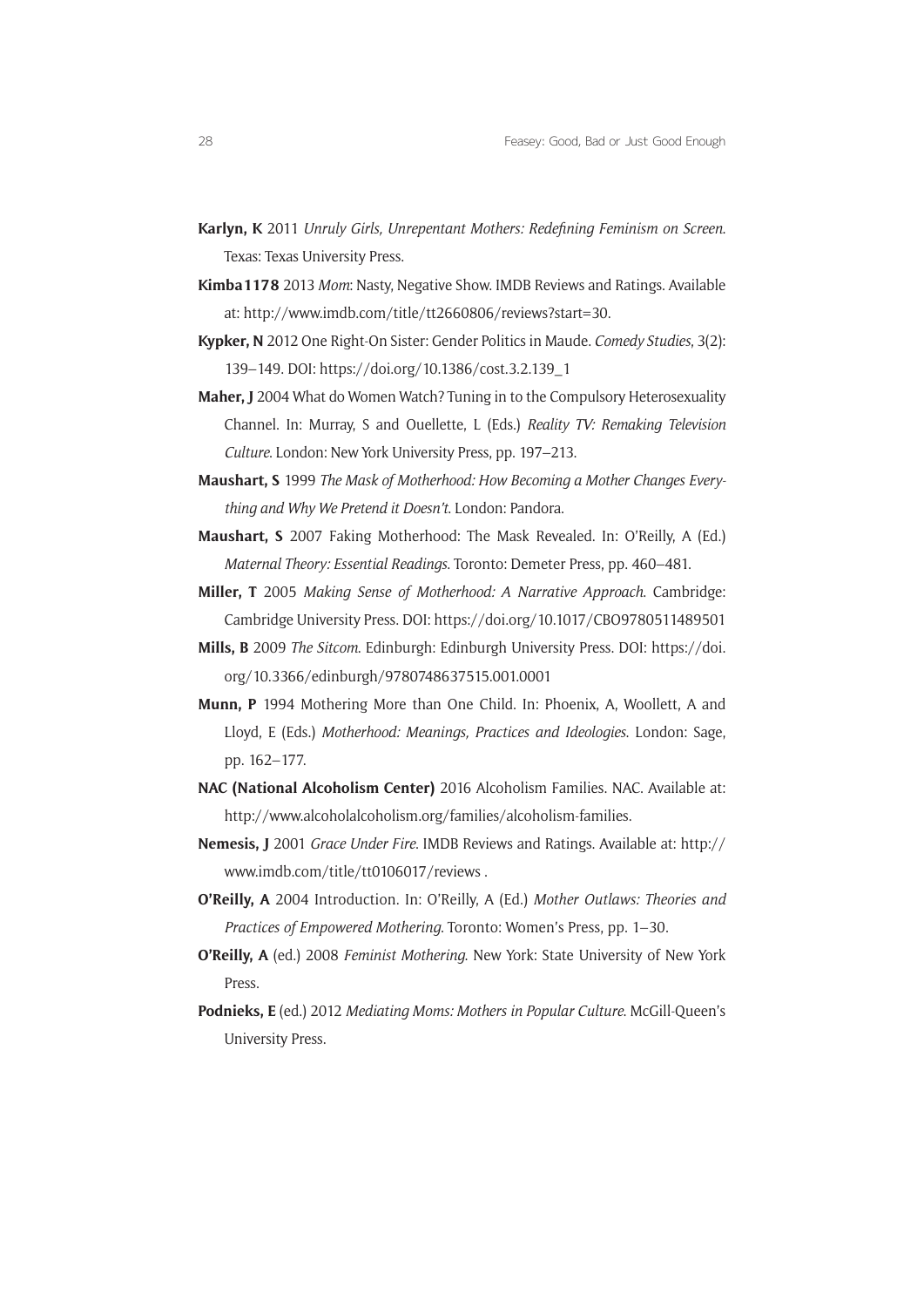- **Porter, R** 2013 *Mom*: You Should Start Watching CBS Sweet Tart of a Comedy. Zap2it. Available at: [http://www.zap2it.com/blogs/mom\\_you\\_should\\_start\\_watching\\_](http://www.zap2it.com/blogs/mom_you_should_start_watching_cbs_sweet_tart_of_a_comedy-2013-10) cbs sweet tart of a comedy-2013-10.
- **Rabinovitz, L** 1995 Ms.-Representation: The Politics of the Feminist Sitcom. In: edited by Haralovich, M B and Rabinovitz, L (Eds.) *Television, History, and American Culture: Feminist Critical Essays*. London: Duke University Press, pp. 144–167.
- **Redmond, S** 2003 Thin White Women in Advertising: Deathly Corporeality. *Journal of Consumer Culture*, 3(2): 170–190. DOI: [https://doi.org/10.1177/14695](https://doi.org/10.1177/14695405030032002) [405030032002](https://doi.org/10.1177/14695405030032002)
- **Ruddick, S** 2007 Preservative Love and Military Destruction: Some Reflections on Mothering and Peace. In Maternal Theory: Essential Readings, edited by Andrea O'Reilly, Toronto: Demeter Press, pp. 114–144.
- **shaoyicheng** 2014 *Mom*: Touching! IMDB Reviews and Ratings. Available at: [http://](http://www.imdb.com/title/tt2660806/reviews?start=0) [www.imdb.com/title/tt2660806/reviews?start=0.](http://www.imdb.com/title/tt2660806/reviews?start=0)
- **Sifferlin, A** 2016 Average Age of First-Time Moms Is Higher Than Ever. Time. Available at:<http://time.com/4181151/first-time-moms-average-age/>.
- **SmithBattle, L** 2013 Reducing the Stigmatization of Teen Mothers. *American Journal of Maternal Child Nursing*, 38(4): 235–241.
- **Spangler, L** 2003 Television Women From Lucy to Friends: Fifty Years of Sitcoms and Feminism. London: Praeger.
- **Stanton67** 2014 *Mom*: The Show Deserves a 2nd Season. IMDB Reviews and Ratings. Available at:<http://www.imdb.com/title/tt2660806/reviews?start=10>.
- **Steinkellner, K** 2015 The Evolution of the Word "Slut" and the Problems with Reclaiming it. HelloGiggles. Available at: [http://hellogiggles.com/evolution-word-slut.](http://hellogiggles.com/evolution-word-slut)
- **Stephens, R** 2004 Socially Soothing Stories? Gender, Race and Class in TLC's *A Wedding Story* and *A Baby Story*. In: Holmes, S and Jermyn, D (Eds.) *Understanding Reality Television*. London: Routledge, pp. 191–210.
- **Swann, C,** et al. 2003 Health Development Agency: Teenage Pregnancy and Parenthood – A Review of the Reviews. NHS. Available at: [http://www.nice.](http://www.nice.org.uk/niceMedia/documents/teenpreg_evidence_briefing_summary.pdf) [org.uk/niceMedia/documents/teenpreg\\_evidence\\_briefing\\_summary.pdf](http://www.nice.org.uk/niceMedia/documents/teenpreg_evidence_briefing_summary.pdf).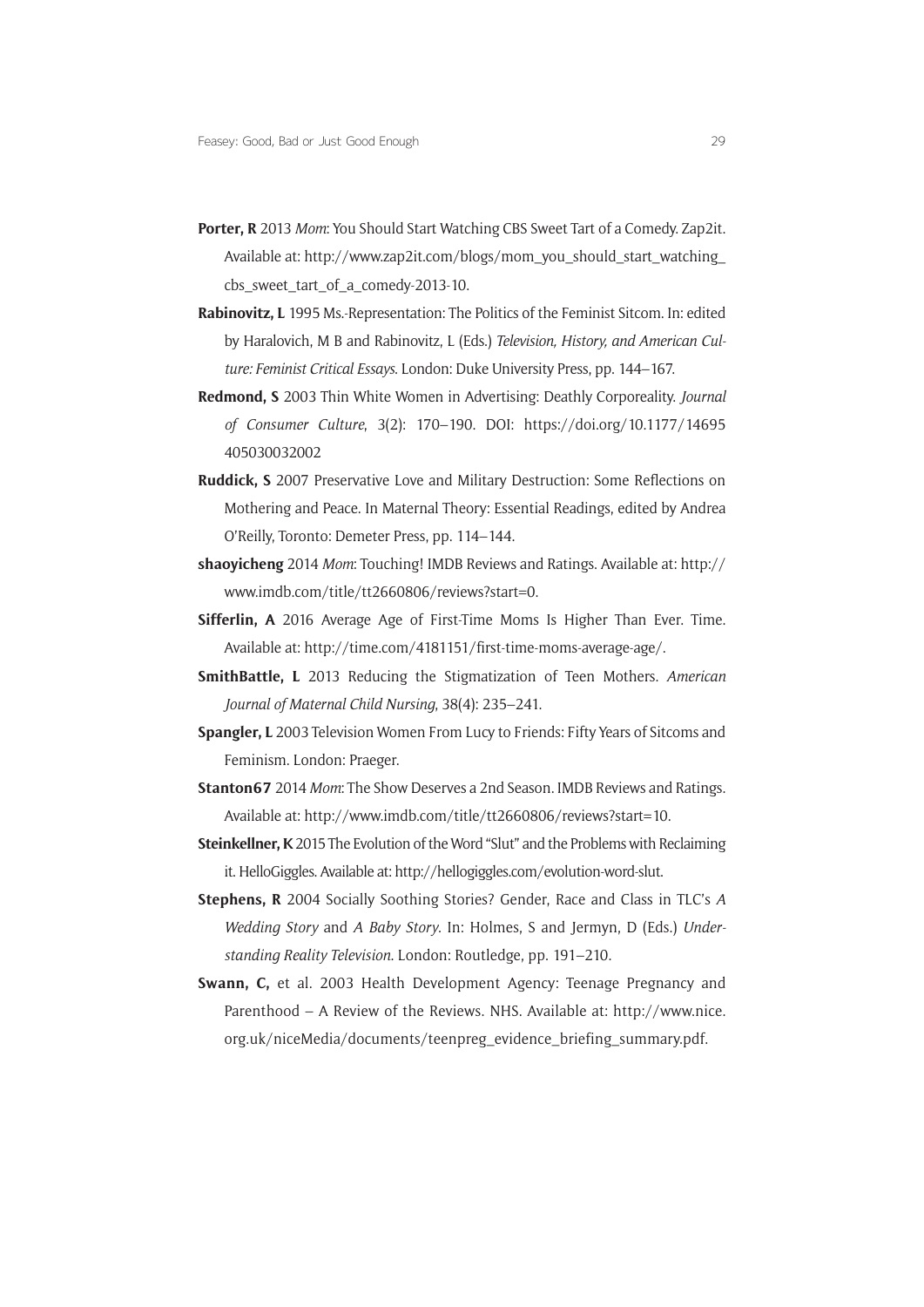- **Tally, M** 2008 Reality Television and Contemporary Family Life: Make Over Television and the Question of Parenting', Paper Presented at the Annual Meeting of the American Sociological Association, Boston, 1-30.
- **Tanenbaum, L** 2000 *Slut! Growing Up Female with a Bad Reputation.* London: Harper Perennial.
- **Tanenbaum, L** 2015 *I Am Not a Slut: Slut-Shaming in the Age of the Internet*. London: Harper Perennial.
- **The Baytree Centre** 2014 The Baytree Centre: A Taste of Baytree. Available at: [http://](http://www.baytreecentre.org/archives/7000donate/index.html) [www.baytreecentre.org/archives/7000donate/index.html](http://www.baytreecentre.org/archives/7000donate/index.html).
- **Thomson, R, Kehily, M J,** et al. 2008 *The Making of Modern Motherhood: Memories, Representations, Practices*. Maidenhead: The Open University. Available at: [http://](http://www3.open.ac.uk/events/0/200873_43860_o1.pdf) [www3.open.ac.uk/events/0/200873\\_43860\\_o1.pdf](http://www3.open.ac.uk/events/0/200873_43860_o1.pdf).
- **transmauro** 2014 *Mom*: Appalling. IMDB Reviews and Ratings. Available at: [http://](http://www.imdb.com/title/tt2660806/reviews?start=40) [www.imdb.com/title/tt2660806/reviews?start=40](http://www.imdb.com/title/tt2660806/reviews?start=40).
- **Tuchman, G** 1978 Introduction: The Symbolic Annihilation of Women by the Mass Media. In: Tuchman, G, Daniels, A K and Benét, J (Eds.) *Hearth and Home: Images of Women in the Mass Media*. New York: Oxford University Press, pp. 3–37.
- **Valdivia, A** 1998 Clueless in Hollywood: Single Moms in Contemporary Family Movies. *Journal of Communication Inquiry*, 22(3): 272–292. DOI: [https://doi.](https://doi.org/10.1177/0196859998022003003) [org/10.1177/0196859998022003003](https://doi.org/10.1177/0196859998022003003)
- **Warner, J** 2007 The Motherhood Religion. In: O'Reilly, A (Ed.) *Maternal Theory: Essential Readings*. Toronto: Demeter Press, pp. 705–725.
- **Wilson, S** 2009 Top 10 Favourite TV Moms. [Film.com/.tv](http://Film.com/.tv). Available at: [http://www.](http://www.film.com/tv/top-10-favorite-tv-moms) [film.com/tv/top-10-favorite-tv-moms.](http://www.film.com/tv/top-10-favorite-tv-moms)
- **Wolf, N** 1991/2015 *The Beauty Myth: How Images of Beauty are Used Against Women*. London: Vintage Classics.
- **Wolf, N** 2002 *Misconceptions: Truth, Lies and the Unexpected on the Journey to Motherhood*. London: Vintage.